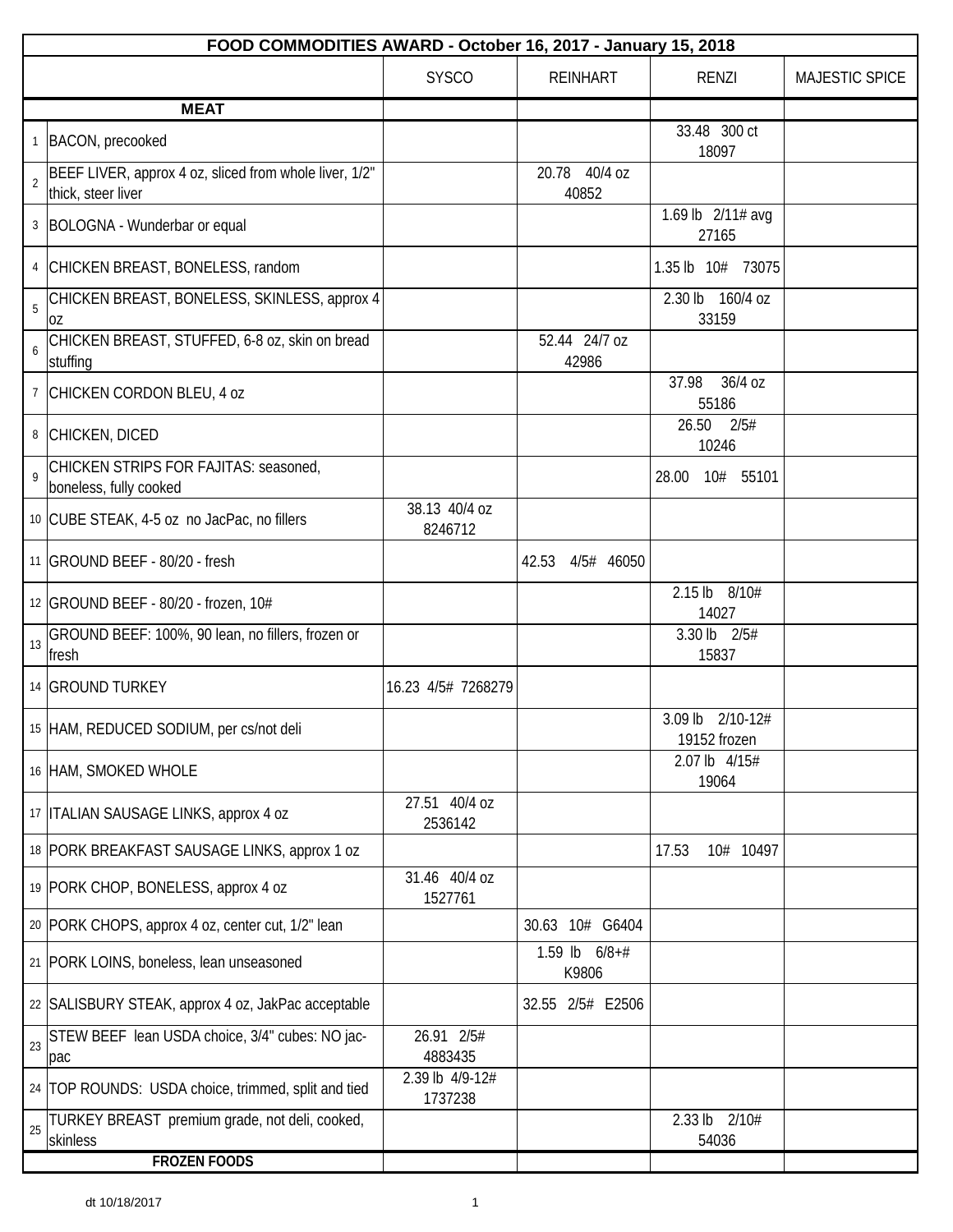|                | FOOD COMMODITIES AWARD - October 16, 2017 - January 15, 2018                   |                              |                            |                                |                |  |
|----------------|--------------------------------------------------------------------------------|------------------------------|----------------------------|--------------------------------|----------------|--|
|                |                                                                                | <b>SYSCO</b>                 | <b>REINHART</b>            | <b>RENZI</b>                   | MAJESTIC SPICE |  |
|                | 1 BABY BACK RIBS                                                               |                              |                            | 2.76 lb 16/2.50#<br>17111      |                |  |
| $\overline{2}$ | BEEF PATTIES: 80% lean, 3 patties/pound, round,<br>paper in between patties    |                              |                            | 2.80 lb 30/5.3 oz<br>11126     |                |  |
|                | 3   BREAKFAST SAUSAGE PATTIES, approx 1 oz                                     |                              |                            | 18.00 160/1 oz<br>10498        |                |  |
|                | 4 BREAKFAST SAUSAGE PATTIES, VEGETARIAN                                        | 45.74 112/1.34 oz<br>4800451 |                            |                                |                |  |
| 5              | BREADED CHICKEN PATTY, approx 3 oz, oven<br>ready, white meat                  |                              |                            | 19.90 10.35#<br>53210          |                |  |
|                | 6 BREADED FISH COOKED                                                          |                              | 24.27<br>10# J3762         |                                |                |  |
| $\overline{7}$ | BREADED FISH : uncooked, ready to bake, NOT<br>DEEP FRY, comparable to Pier 17 |                              |                            | 34.25 46/3.6 oz<br>42099       |                |  |
|                | 8 BREADED FISH FILLETS - approx 4 oz                                           |                              |                            | 10# 10901<br>23.20             |                |  |
|                | 9 CHICKEN BREAST, BONELESS, SKINLESS                                           | 63.68 4/10#<br>7203474       |                            |                                |                |  |
| 10             | CHICKEN BREASTS, approx 6.5 oz, bone in and skin<br>on, no backs, no ribs, IQF |                              |                            | <b>NO BIDS</b>                 |                |  |
|                | 11 CHICKEN FILLETS, BREADED, approx 4 oz                                       |                              | 24.80 2/5# V6496           |                                |                |  |
|                | 12 CHICKEN LEGS, approx 6 oz, IQF                                              |                              |                            | 55.20 60/9 oz<br>53220         |                |  |
| 13             | CHICKEN MEAT, DICED: cooked, white & dark meat,<br><b>IQF</b>                  |                              |                            | 2/5# 10246<br>26.50            |                |  |
|                | 14 CHICKEN NUGGET                                                              |                              |                            | 19.00 225/.71 oz<br>55054      |                |  |
|                | 15 CHICKEN PATTY                                                               |                              |                            | 2/5# 53210<br>19.90            |                |  |
|                | 16 CUBED PORK                                                                  |                              |                            | 2/5#<br>22.80<br>17079         |                |  |
|                | 17 DANISH - assorted                                                           | 19.82 5/10 ct<br>2249365     |                            |                                |                |  |
|                | 18 DICED TURKEY                                                                |                              |                            | 24.20 2/5# 10161               |                |  |
|                | 19 DINNER ROLLS, 1 oz                                                          |                              | 34.72 288/1.25 oz<br>R6574 |                                |                |  |
|                | 20   DONUT - assorted                                                          | 32.37 144/1.25 oz<br>3000965 |                            |                                |                |  |
|                | 21 FISH NUGGETS, approx 1 oz                                                   |                              |                            | 53.10 4/5# 40153               |                |  |
|                | 22 FRENCH FRIES                                                                |                              |                            | $6/5#$ 34115<br>15.50          |                |  |
|                | 23 FRENCH TOAST                                                                |                              | 36.31 12/2#<br>F1108       |                                |                |  |
|                | 24 HASHBROWN - approx 2.25 oz                                                  |                              |                            | 38.75 225/2.25 oz<br>34210     |                |  |
|                | 25 HOT DOGS - All Beef                                                         |                              |                            | 10# 23080<br>24.90             |                |  |
|                | 26 HOT DOGS (approx 80 cs)                                                     |                              | 17.86 2/5#<br>T3424        |                                |                |  |
|                | 27 HOT DOGS - TURKEY                                                           |                              |                            | 160/2 oz<br>$1.14$ lb<br>23099 |                |  |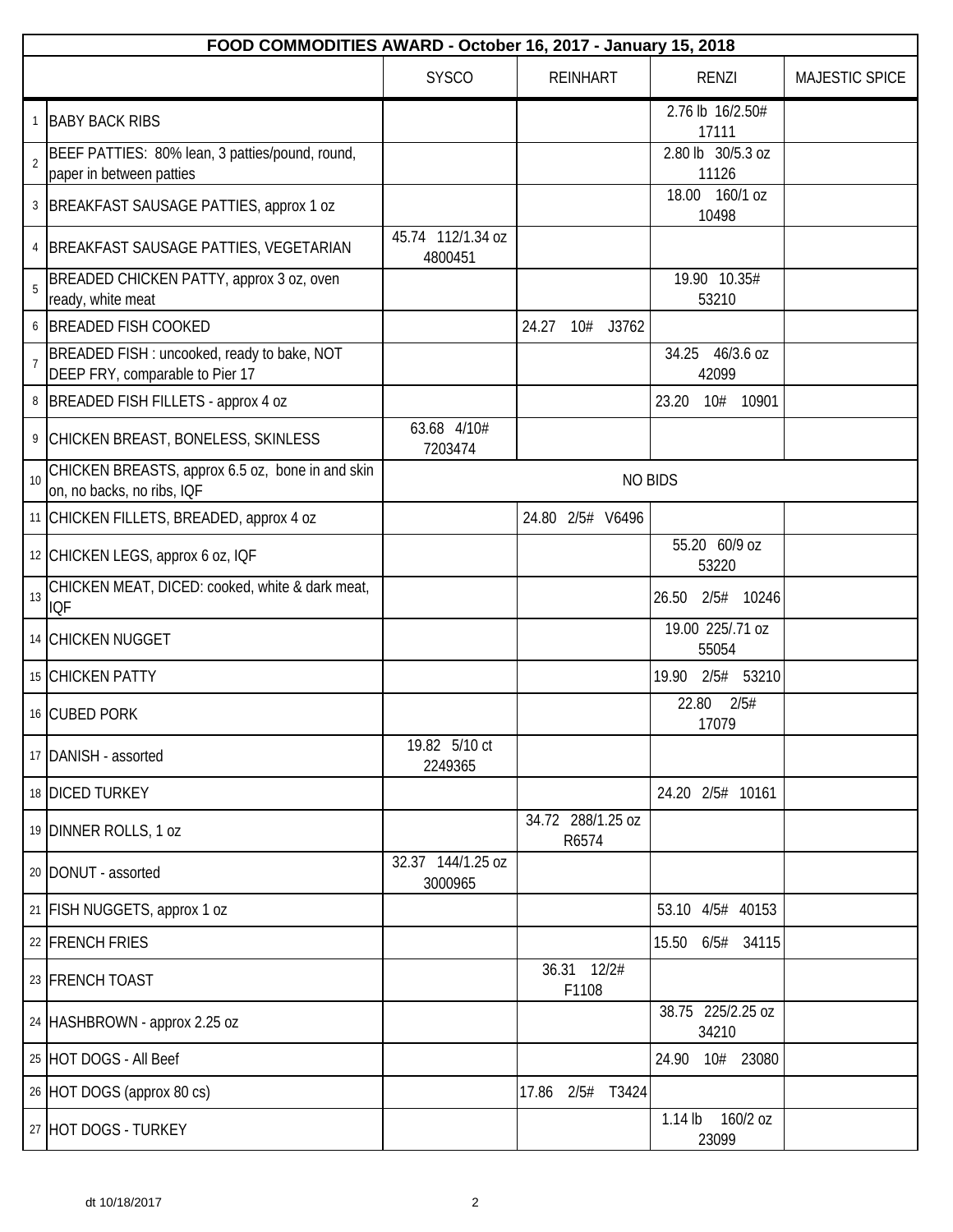| FOOD COMMODITIES AWARD - October 16, 2017 - January 15, 2018 |                           |                   |                             |                |  |  |
|--------------------------------------------------------------|---------------------------|-------------------|-----------------------------|----------------|--|--|
|                                                              | <b>SYSCO</b>              | <b>REINHART</b>   | <b>RENZI</b>                | MAJESTIC SPICE |  |  |
| 28   ITALIAN MEATBALLS                                       |                           |                   | 17.45 10# 11234             |                |  |  |
| 29 ITALIAN SAUSAGE CUBES: cooked                             |                           |                   | 2.18 lb 4/5# bags<br>10489  |                |  |  |
| 30 MANICOTTI - approx 3 oz                                   |                           |                   | 28.40 60/2.75 oz<br>35243   |                |  |  |
| 31 MEATBALLS                                                 |                           |                   | 17.45 10# 11234             |                |  |  |
| 32 MEATLOAF SLICES                                           |                           |                   | 44.00 75/3.2 oz<br>33167    |                |  |  |
| 33 OMELETS, approx 1 oz                                      | 31.13 200/1 oz<br>9546797 |                   |                             |                |  |  |
| 34 OMELETS, approx 3 oz                                      |                           |                   | 40.80 84/3 oz<br>26044      |                |  |  |
| 35 PANCAKES                                                  |                           |                   | 13.58 144/1.2 oz<br>46034   |                |  |  |
| 36   PANCAKES - BUTTERMILK - approx 1.2 oz                   |                           |                   | 18.80 144/1.30 oz<br>45999  |                |  |  |
| 37 PEPPERONI: sliced                                         |                           |                   | 25.70 10# 32067             |                |  |  |
| 38   PIZZA, CHEESE, 5" ROUND - approx 5 oz                   |                           | 43.75 60 ct A6786 |                             |                |  |  |
| 39 PIZZA CRUST, 9" round                                     |                           |                   | 10.25 12/9"<br>37804        |                |  |  |
| 40 PIZZA CRUST, sheet pan, 24 oz                             |                           |                   | 17.50 12/24 oz<br>38713     |                |  |  |
| 41 PIZZA CRUST, sheet pan, 44 oz                             |                           |                   | 23.10 10/43 oz<br>37807     |                |  |  |
| 42 PIZZA TOPPING, SAUSAGE                                    | 20.21 2/5#<br>8131443     |                   |                             |                |  |  |
| 43 POLLOCK POTATO CRUNCH NUGGET - approx 1 oz                |                           |                   | 51.34 4/5# 40157            |                |  |  |
| 44   PORK BBQ RIBETTES, cooked, approx 3-4 oz                |                           |                   | 41.80 75/3.2 oz<br>33024    |                |  |  |
| 45 POTATOES, CUBED (to pan fry)                              |                           |                   | 23.20 4/5# 34109            |                |  |  |
| 46 PULLED TURKEY                                             |                           |                   | 3.70 lb 2/5# 52031<br>white |                |  |  |
| 47 RAVIOLI                                                   |                           |                   | 24.75 4/3# 86212<br>preckd  |                |  |  |
| 48 STEAK UM                                                  |                           |                   | 30.60 56/3 oz<br>33168      |                |  |  |
| 49 SWEET POTATO FRIES                                        | 25.60 6/2.5#<br>3419199   |                   |                             |                |  |  |
| 50 STUFFED SHELLS - approx 2 oz                              |                           |                   | 35.95 2/7.5#<br>35249       |                |  |  |
| 51 TATOR TOT - approx 1 oz                                   |                           |                   | 24.30 6/5# 34039            |                |  |  |
| 52 TURKEY BREAST: raw frozen                                 |                           |                   | 2.47 lb 2/11# avg<br>54015  |                |  |  |
| 53   UNBREADED FISH FILLETS - approx 4 oz                    |                           | 27.02 10# 11238   |                             |                |  |  |
| 54   UNBREADED VEAL PATTY - approx 4 oz                      |                           | 34.63 10# 99418   |                             |                |  |  |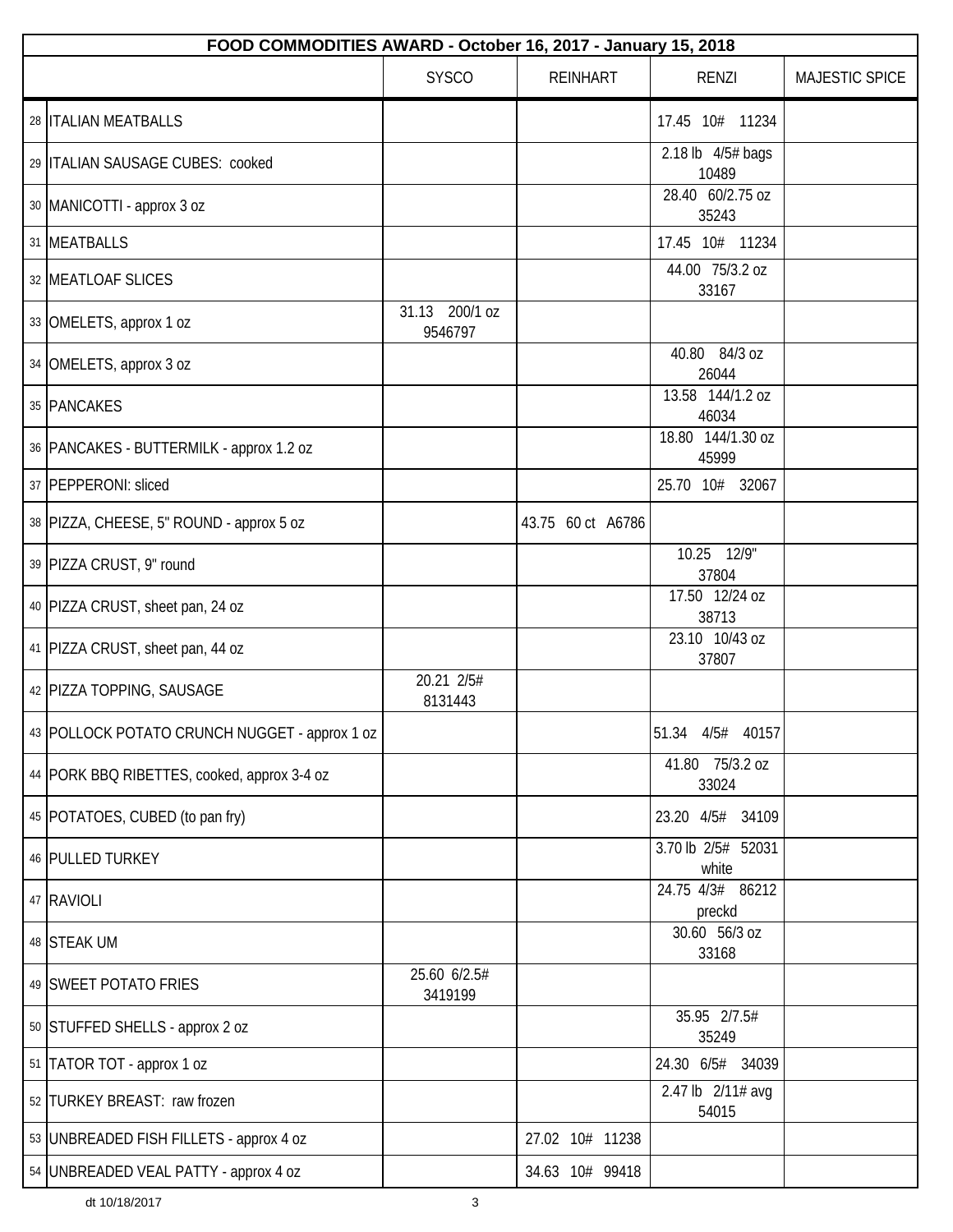|              | FOOD COMMODITIES AWARD - October 16, 2017 - January 15, 2018 |                            |                         |                            |                |  |  |
|--------------|--------------------------------------------------------------|----------------------------|-------------------------|----------------------------|----------------|--|--|
|              |                                                              | <b>SYSCO</b>               | <b>REINHART</b>         | <b>RENZI</b>               | MAJESTIC SPICE |  |  |
|              | 55 VEGGIE BURGER, regular                                    |                            |                         | 47.84 48/3.4 oz<br>11100   |                |  |  |
|              | 56 VEGGIE BURGER, southwestern                               | 44.65 48/3.4 oz<br>9349960 |                         |                            |                |  |  |
|              | 57 WAFFLES                                                   |                            |                         | 17.96 144/1.23 oz<br>46009 |                |  |  |
|              | 58 WRAPS                                                     |                            |                         | 14.00 6/12 ct<br>60048     |                |  |  |
|              | <b>FISH</b>                                                  |                            |                         |                            |                |  |  |
|              | 1 TUNA FISH, 12 oz                                           | 58.72 24/12 oz<br>8524357  |                         |                            |                |  |  |
|              | 2 TUNA FISH, 66.5 oz                                         | 38.70 6/66.5 oz<br>7519285 |                         |                            |                |  |  |
|              | <b>EGGS</b>                                                  |                            |                         |                            |                |  |  |
|              | 1 EGG PATTIES, 1 oz - frozen                                 |                            |                         | 18.20 144/1 oz<br>27062    |                |  |  |
|              | 2 EGG PATTIES, 1.75 oz - frozen                              |                            |                         | 32.48 144/1.75 oz<br>27092 |                |  |  |
|              | 3 EGG PATTIES, 2 oz - frozen                                 |                            |                         | 24.62 100/2 oz<br>27093    |                |  |  |
|              | 4 FRESH EGGS                                                 |                            | 19.32 15 doz<br>L3694   | 30.50 30 doz<br>28028      |                |  |  |
|              | 5   PASTEURIZED EGGS                                         |                            |                         | 29.97 15/2#<br>27048       |                |  |  |
|              | 6 PEELED HARD COOKED                                         |                            | 29.60 12/12 ct<br>25460 | 36.99 25# 28108            |                |  |  |
|              | <b>PASTA &amp; GRAINS</b>                                    |                            |                         |                            |                |  |  |
| $\mathbf{1}$ | <b>BARLEY</b>                                                |                            |                         | 19.60 24/1#<br>78309       |                |  |  |
|              | 2 EGG NOODLES                                                |                            |                         | 11.28 10# 84082            |                |  |  |
|              | 3 ELBOW MACARONI                                             |                            |                         | 9.54 20# 84073             |                |  |  |
|              | 4   LASAGNA NOODLES                                          |                            |                         | 14.20 12/1# 76879          |                |  |  |
|              | $5$ RICE - par boil - 25#                                    |                            |                         | 10.59 25# 66014            |                |  |  |
|              | $6$ RICE - par boil - 50#                                    | 25.10 50#<br>4323366       |                         |                            |                |  |  |
|              | 7   ROTINI - tricolor                                        |                            |                         | 6.35 10# 84096             |                |  |  |
|              | 8   ROTINI - plain                                           |                            |                         | 10.50 20# 84083            |                |  |  |
|              | 9 SHELLS- medium size                                        |                            |                         | 20# 76913<br>17.95         |                |  |  |
|              | 10 SPAGHETTI                                                 |                            |                         | 9.20 20# 84072             |                |  |  |
|              | $11$ ZITI                                                    |                            |                         | 10.95 20# 84074            |                |  |  |
|              | <b>BAKING PRODUCTS</b>                                       |                            |                         |                            |                |  |  |
| $\mathbf{1}$ | <b>BAKING COCOA</b>                                          |                            |                         | 78.54 6/5# 92337           |                |  |  |
|              | 2 BAKING POWDER                                              |                            |                         | 39.80 6/5# 68064           |                |  |  |
|              | 3 BAKING SODA                                                |                            |                         | 14.25 24/1#<br>68058       |                |  |  |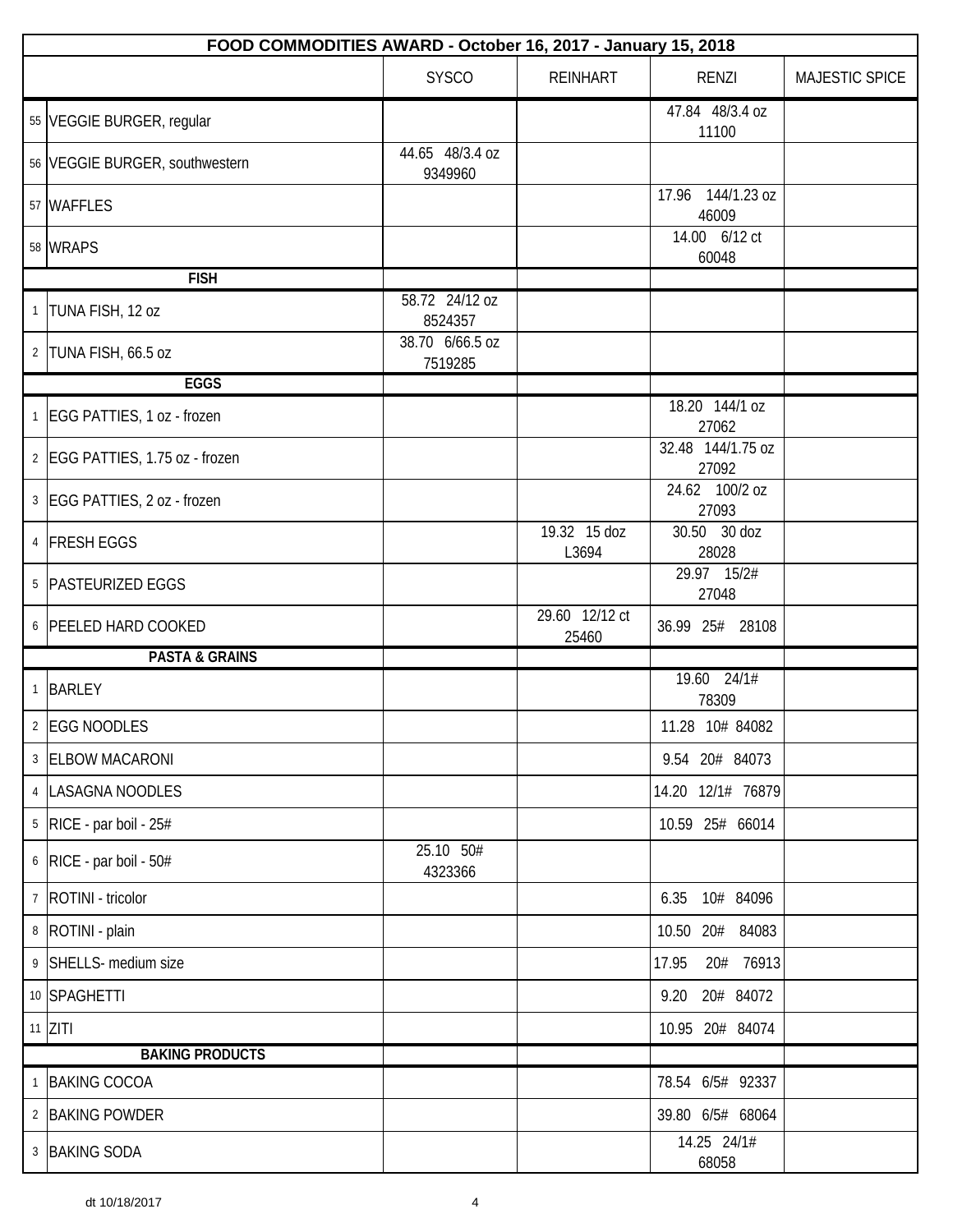|   | FOOD COMMODITIES AWARD - October 16, 2017 - January 15, 2018 |                          |                      |                                  |                |  |
|---|--------------------------------------------------------------|--------------------------|----------------------|----------------------------------|----------------|--|
|   |                                                              | <b>SYSCO</b>             | <b>REINHART</b>      | RENZI                            | MAJESTIC SPICE |  |
| 4 | <b>CANOLA OIL</b>                                            |                          | 29.83 6/gal<br>J2902 |                                  |                |  |
|   | 5 COCONUT: unsweetened                                       | 22.58 5/2#<br>4510921    |                      |                                  |                |  |
|   | 6 CORN STARCH                                                |                          |                      | 15.80 24/1# 91369                |                |  |
|   | 7   FLOUR - 25#                                              | 12.20 2/25#<br>8379270   |                      | 6.35 25# 10881                   |                |  |
|   | 8   FLOUR - 50#                                              | 13.59 50# 4267274        |                      |                                  |                |  |
|   | 9 PEANUT BUTTER CHIPS                                        |                          |                      | 62.95 25# 75071<br>Spec Ord      |                |  |
|   | 10 SEMI-SWEET CHOCOLATE CHIPS                                |                          |                      | 36.95 25# 92210                  |                |  |
|   | 11 SHORTENING                                                |                          | 34.44 50# 36916      |                                  |                |  |
|   | 12 SUGAR, BROWN - 2#                                         |                          |                      | 16.26 12/2# 11183                |                |  |
|   | 13 SUGAR, BROWN - 50#                                        |                          |                      | 26.92 50# 67009                  |                |  |
|   | 14 SUGAR, CONFECTIONERY - 2#                                 |                          |                      | 17.10 12/2#<br>92205             |                |  |
|   | 15 SUGAR, CONFECTIONERY - 50#                                |                          |                      | 26.01 50# 67007                  |                |  |
|   | 16 SUGAR, GRANULATED - 5#                                    |                          |                      | 19.93 8/5# 96240                 |                |  |
|   | 17   SUGAR, GRANULATED - 50#                                 |                          |                      | 50# 68395<br>24.86<br>x-tra fine |                |  |
|   | 18 VANILLA EXTRACT                                           |                          |                      | 25.95 4/gal 96205                |                |  |
|   | 19 VEGETABLE OIL                                             |                          |                      | 30.25 6/gal 30088                |                |  |
|   | 20 WALNUTS                                                   |                          |                      | 35.00<br>5#<br>92353             |                |  |
|   | <b>INDIVIDUAL / BULK CEREALS</b>                             |                          |                      |                                  |                |  |
|   | 1   BRAN FLAKES - Individual - 1 oz                          |                          |                      | 22.25 96/1 oz<br>10519           |                |  |
|   | 2 BRAN FLAKES - Bulk - 35 oz                                 |                          |                      | 13.25 4/35 oz<br>92331           |                |  |
|   | 3 CHEERIOS - Individual - 1 oz                               |                          |                      | 18.73 96/1 oz<br>84160           |                |  |
|   | 4 CHEERIOS - Bulk - 29 oz - 35 oz                            |                          |                      | 14.05 4/35 oz<br>76254           |                |  |
|   | 5 CINNAMON TOASTIES - Individual - 1 oz                      | 18.11 96/1 oz<br>4119723 |                      |                                  |                |  |
|   | 6 CINNAMON TOASTIES - Bulk - 28 oz - 35 oz                   |                          |                      | 22.95 4/35 oz<br>92334           |                |  |
|   | 7 CORN FLAKES - Individual - 1 oz                            |                          |                      | 18.80 96/1 oz<br>76496           |                |  |
|   | 8 CORN FLAKES - Bulk - 32 oz - 35 oz                         |                          |                      | 11.75 4/35 oz<br>76255           |                |  |
|   | 9 CREAM OF WHEAT - Bulk - 28 oz - 35 oz                      |                          |                      | 19.56 12/28 oz                   |                |  |
|   | 10 CREAM OF WHEAT - Individual - 1 oz                        |                          |                      | 85523<br><b>NO BIDS</b>          |                |  |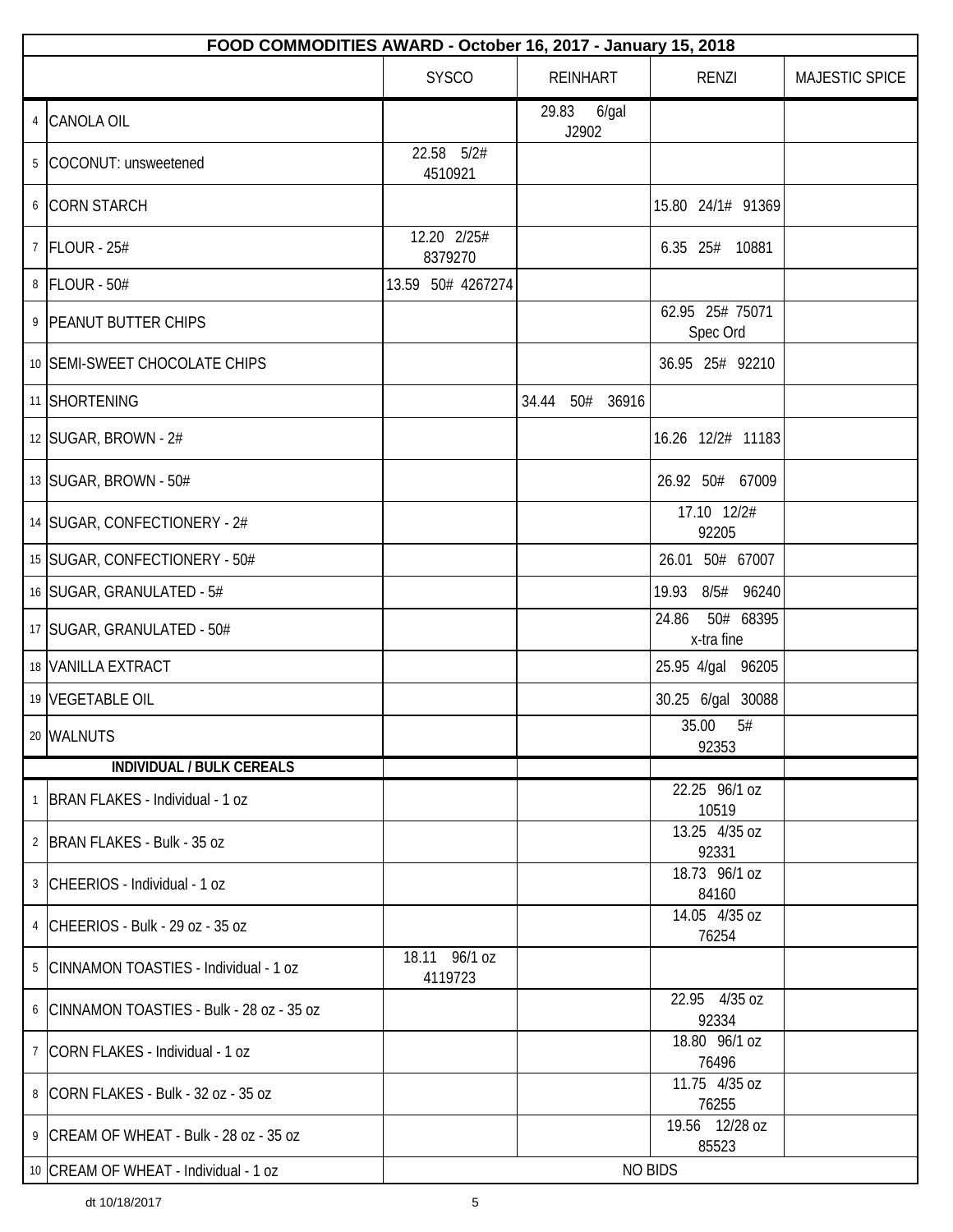|   | FOOD COMMODITIES AWARD - October 16, 2017 - January 15, 2018 |                               |                         |                              |                |  |  |
|---|--------------------------------------------------------------|-------------------------------|-------------------------|------------------------------|----------------|--|--|
|   |                                                              | <b>SYSCO</b>                  | <b>REINHART</b>         | RENZI                        | MAJESTIC SPICE |  |  |
|   | 11   FROSTED FLAKES - Individual - 1 oz                      |                               |                         | 20.89 96/1 oz<br>10522       |                |  |  |
|   | 12 FROSTED FLAKES - Bulk - 35 oz - 45 oz                     | 14.53 4/35 oz<br>6781587      |                         |                              |                |  |  |
|   | 13 OATMEAL - Individual - 1 oz                               |                               | 22.24 10/12 ct<br>92336 |                              |                |  |  |
|   | 14 OUICK OATS - Bulk - 35 oz - 45 oz                         |                               |                         | 23.00 12/42 oz<br>85522      |                |  |  |
|   | 15 RAISIN BRAN - Individual - 1 oz                           |                               |                         | 19.89 96/1 oz<br>10519       |                |  |  |
|   | 16 RAISIN BRAN - Bulk - 35 oz                                |                               |                         | 15.25 4/35 oz<br>76243       |                |  |  |
|   | 17 SPECIAL K - Individual - 1 oz                             |                               |                         | 22.26 96/1 oz<br>84026       |                |  |  |
|   | 18 RICE CRISPIES - Individual - 1 oz                         |                               |                         | 18.93 96/1 oz<br>10521       |                |  |  |
|   | 19 RICE CRISPIES - Bulk - 32 oz - 35 oz                      | 14.29 4/35 oz<br>6709455      |                         |                              |                |  |  |
|   | 20 SHREDDED WHEAT - Individual - 1 oz                        |                               |                         | 25.25 96/1 oz<br>10518       |                |  |  |
|   | 21 SHREDDED WHEAT - Bulk - 32 oz - 35 oz                     |                               |                         | 25.00 4/35 oz<br>76253       |                |  |  |
|   | 22   TOOTIE FRUTIES - Individual - 1 oz                      |                               |                         | 18.75 96/1 oz<br>10520       |                |  |  |
|   | 23 TOOTIE FRUTIES - Bulk - 35 oz                             |                               |                         | 15.20 4/35 oz<br>92336       |                |  |  |
|   | <b>DESSERT MIXES</b>                                         |                               |                         |                              |                |  |  |
|   | 1 ANGEL FOOD CAKE                                            | 31.38<br>$6/20$ oz<br>5357559 |                         |                              |                |  |  |
|   | 2 APPLE PIE FILLING                                          |                               |                         | 38.16 6/#10<br>73066         |                |  |  |
|   | 3 BROWNIE MIX                                                | 6/5#<br>25.22<br>1242439      |                         |                              |                |  |  |
|   | 4   BROWNIE MIX, Sugar Free                                  |                               |                         | <b>NO BIDS</b>               |                |  |  |
| 5 | CAKE MIX, CARROT                                             |                               |                         | 30.45 6/5# 28139             |                |  |  |
|   | 6 CAKE MIX, CARROT, Sugar Free                               |                               |                         | <b>NO BIDS</b>               |                |  |  |
|   | 7 CAKE MIX, CHOCOLATE                                        | 24.78<br>6/5#<br>1242985      |                         |                              |                |  |  |
| 8 | CAKE MIX, CHOCOLATE, Sugar Free                              |                               |                         | <b>NO BIDS</b>               |                |  |  |
|   | 9 CAKE MIX, SPICE                                            | 57.22 6/5#<br>6048904         |                         | 40.00 6/5# 28250<br>Spec Ord |                |  |  |
|   | 10 CAKE MIX, YELLOW                                          | 22.99<br>6/5#<br>5301627      |                         |                              |                |  |  |
|   | 11 CAKE MIX, WHITE                                           |                               | 22.87 6/5#<br>G5234     |                              |                |  |  |
|   | 12 CAKE MIX, WHITE, Sugar Free                               |                               |                         | <b>NO BIDS</b>               |                |  |  |
|   | 13 CHEESECAKE                                                |                               |                         | 60.00 6/4# 28216             |                |  |  |
|   | 14 GINGERBREAD MIX                                           |                               |                         | 34.45 6/5# 28114<br>Spec Ord |                |  |  |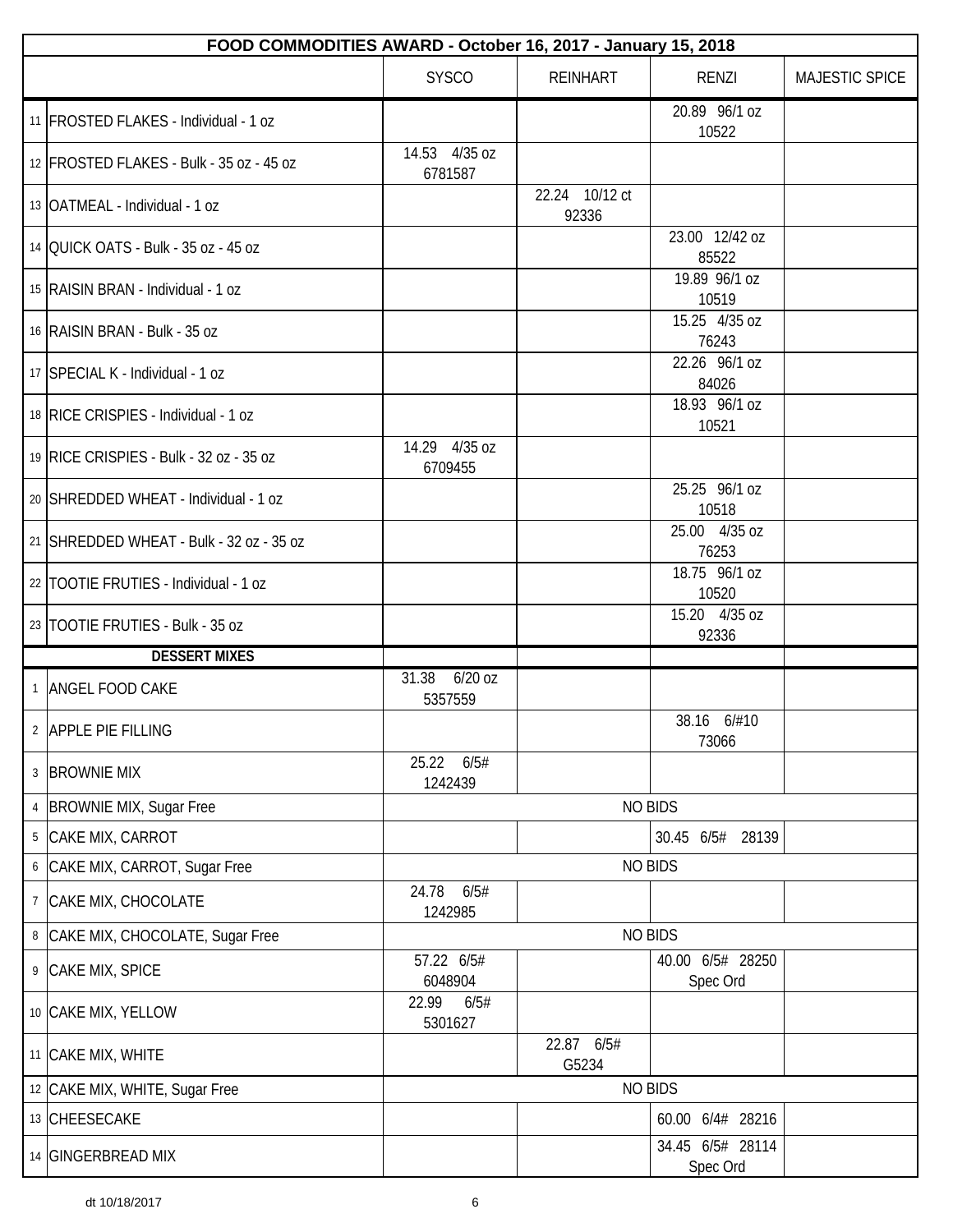|    | FOOD COMMODITIES AWARD - October 16, 2017 - January 15, 2018      |                          |                      |                                 |                |  |
|----|-------------------------------------------------------------------|--------------------------|----------------------|---------------------------------|----------------|--|
|    |                                                                   | <b>SYSCO</b>             | <b>REINHART</b>      | <b>RENZI</b>                    | MAJESTIC SPICE |  |
|    | ICING, READY TO SPREAD: MUST BE SHELF<br><b>STABLE: Chocolate</b> |                          | 72082<br>23.03 12#   |                                 |                |  |
| 16 | ICING, READY TO SPREAD: MUST BE SHELF<br>STABLE : Vanilla         |                          | 20.86 12#<br>38998   |                                 |                |  |
|    | 17   ICING, CHOCOLATE, Sugar Free                                 |                          |                      | <b>NO BIDS</b>                  |                |  |
|    | 18   ICING, WHITE, Sugar Free                                     |                          |                      | <b>NO BIDS</b>                  |                |  |
|    | 19 MUFFIN MIX, BANANA NUT                                         |                          |                      | 52.84 6/5# 28014                |                |  |
|    | 20 MUFFIN MIX, BASIC                                              | 6/5#<br>20.46<br>1242425 |                      |                                 |                |  |
|    | 21 MUFFIN MIX, BLUEBERRY                                          |                          |                      | 23.04<br>6/5#<br>28424 Spec Ord |                |  |
|    | 22 MUFFIN MIX, BRAN                                               | 50.42<br>6/5#<br>4044020 |                      |                                 |                |  |
|    | 23 MUFFIN MIX, CORN                                               |                          |                      | 23.55 6/5# 28217                |                |  |
|    | 24 MUFFIN MIX, HONEY BRAN                                         |                          |                      | 39.03 6/5# 28225                |                |  |
|    | <b>COOKING PRODUCTS</b>                                           |                          |                      |                                 |                |  |
|    | 1 BEEF BASE                                                       |                          |                      | 19.50 12/1#<br>57728            |                |  |
|    | 2 BEEF BASE, LOW SODIUM                                           |                          |                      | 54.00 12/1# 57716               |                |  |
|    | 3 BEEF BROTH, LOW SODIUM                                          |                          |                      | <b>NO BIDS</b>                  |                |  |
|    | 4 BISQUICK MIX                                                    | 23.14 6/5#<br>2810392    |                      |                                 |                |  |
|    | 5 BREAD CRUMBS, ITALIAN                                           |                          |                      | 22.75 6/5# 29131                |                |  |
|    | 6 CHICKEN BROTH                                                   |                          |                      | 19.53 12/48 oz<br>36580         |                |  |
|    | 7 CHICKEN BROTH, LOW SODIUM                                       |                          |                      | <b>NO BIDS</b>                  |                |  |
|    | 8 CHICKEN GRAVY                                                   | 42.66 12/5#<br>4220364   |                      |                                 |                |  |
|    | 9 CHICKEN GRAVY, LOW SODIUM                                       |                          |                      | 8/15oz<br>33.50<br>28448        |                |  |
|    | 10 CHICKEN BASE - 1#                                              |                          |                      | 18.00 12/1#<br>57729            |                |  |
|    | 11 CHICKEN BASE - $5#$                                            |                          | 117.99 4/5#<br>22562 |                                 |                |  |
|    | 12 CHICKEN BASE, LOW SODIUM                                       |                          |                      | 47.00 12/1#<br>57715            |                |  |
|    | 13 CRISPY ONIONS                                                  |                          |                      | 32.80 6/24 oz<br>73125          |                |  |
|    | 14 FALAFEL                                                        | 23.25 2/5#<br>8022297    |                      |                                 |                |  |
| 15 | INSTANT BROTH & SEASONING - BEEF, LOW<br>SODIUM                   |                          |                      | 31.27 300/4 gm<br>91235         |                |  |
| 16 | INSTANT BROTH & SEASONING - CHICKEN, LOW<br>SODIUM                |                          |                      | 31.27 300/4 gm<br>91236         |                |  |
|    | 17 MINCED GARLIC, IN LIQUID                                       |                          |                      | 30.96 6/35 oz<br>68103          |                |  |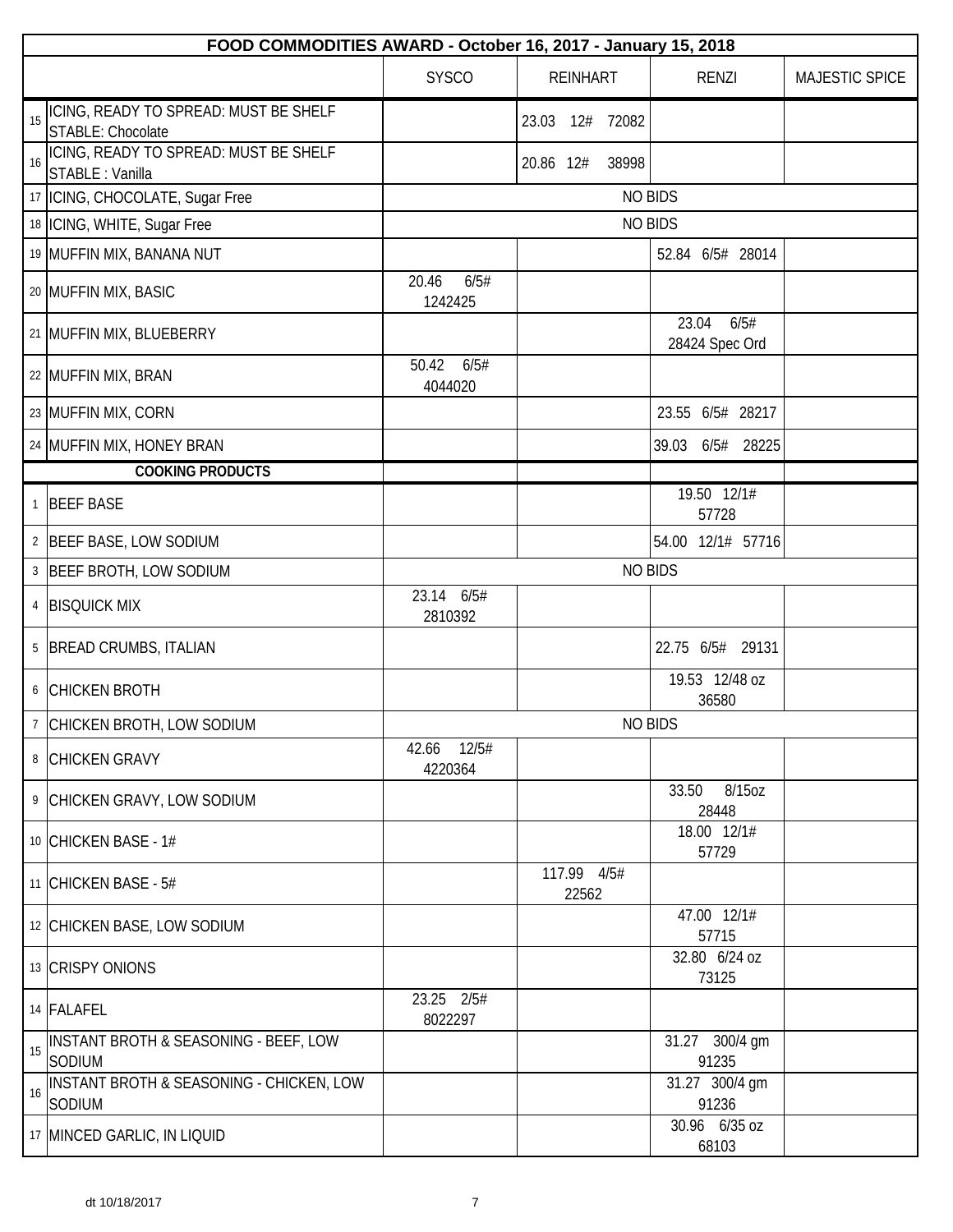|    | FOOD COMMODITIES AWARD - October 16, 2017 - January 15, 2018 |                              |                        |                              |                               |  |  |
|----|--------------------------------------------------------------|------------------------------|------------------------|------------------------------|-------------------------------|--|--|
|    |                                                              | <b>SYSCO</b>                 | <b>REINHART</b>        | <b>RENZI</b>                 | MAJESTIC SPICE                |  |  |
|    | 18 PANCAKE MIX                                               | 19.38 6/5#<br>2810432        |                        |                              |                               |  |  |
|    | 19 PORK GRAVY MIX                                            |                              |                        | 8/16 oz<br>31.40<br>57709    |                               |  |  |
|    | 20 PORK GRAVY MIX, LOW SODIUM                                |                              |                        | <b>NO BIDS</b>               |                               |  |  |
|    | 21 SOY SAUCE, LOW SODIUM                                     | 36.18 6/.5 gal<br>4897641    |                        |                              |                               |  |  |
|    | 22 STUFFING MIX, CHICKEN                                     | 44.55 4/3.56#<br>4396404     |                        | 53.96 6/55 oz<br>65040       |                               |  |  |
|    | 23 STUFFING MIX, CORN BREAD                                  |                              | 66.70 6/56 oz<br>W7760 |                              |                               |  |  |
|    | 24 SWEETENED CONDENSED MILK                                  | 39.74 24/14 oz<br>9312596    |                        |                              |                               |  |  |
| 25 | THICK-IT INSTANT HEALTHCARE FOOD<br>THICKENER - PC           | 13.75 100/6.5 gm<br>0101758  |                        |                              |                               |  |  |
| 26 | THICK-IT INSTANT HEALTHCARE FOOD<br>THICKENER - Bulk         |                              |                        | 61.04 25# 76732              |                               |  |  |
|    | 27 TOFU                                                      | 12.29 12/14 oz<br>0684936    |                        |                              |                               |  |  |
|    | 28 TURKEY GRAVY MIX                                          |                              |                        | 34.60 8/16 oz<br>57698       |                               |  |  |
|    | 29 TURKEY GRAVY MIX, LOW SODIUM                              |                              |                        | 33.50 8/15 oz<br>28448       |                               |  |  |
|    | 30 VEGETABLE BASE                                            | 26.68 6/1#<br>5682935        |                        | 14.95 6/1#<br>57696 Spec Ord |                               |  |  |
|    | 31 VINEGAR                                                   | 6.32 4/gal<br>5868328        |                        |                              |                               |  |  |
|    | 32 WORCESTERSHIRE SAUCE                                      | 20.88 4/gal<br>1762927       |                        |                              |                               |  |  |
|    | 33 WORCESTERSHIRE SAUCE, LOW SODIUM                          |                              |                        | <b>NO BIDS</b>               |                               |  |  |
|    | <b>SALAD DRESSINGS</b>                                       |                              |                        |                              |                               |  |  |
|    | 1 SALAD DRESSING Low Fat French                              |                              |                        | 29.44 4/gal 56058            |                               |  |  |
|    | 2 SALAD DRESSING Low Fat Ranch                               |                              |                        | 31.04 4/gal 56297            |                               |  |  |
|    | 3 SALAD DRESSING Low Fat Golden Italian                      | 19.38<br>$4$ /gal<br>4488946 |                        |                              |                               |  |  |
|    | 4 SALAD DRESSING Low Fat Thousand Island                     |                              |                        | 31.92 4/gal 56147            |                               |  |  |
|    | 5   SALAD DRESSING Catalina                                  |                              |                        | 37.64 4/gal 67266            |                               |  |  |
|    | 6 SALAD DRESSING Italian                                     |                              |                        | 29.08 4/gal 11010            |                               |  |  |
| 7  | <b>SALAD DRESSING Ranch</b>                                  | 32.16<br>4/gal<br>4003679    |                        |                              |                               |  |  |
|    | 8 SALAD DRESSING Thousand Island                             | 30.73 4/gal<br>4069431       |                        |                              |                               |  |  |
|    | 9 SALAD DRESSING POWDER MIX, Italian                         |                              |                        | 12/7.6 oz<br>25.45<br>28215  |                               |  |  |
|    | <b>SPICES</b>                                                |                              |                        |                              |                               |  |  |
|    | 1 BASIL LEAVES                                               |                              |                        |                              | 43.45 6/5.5 oz<br><b>BASN</b> |  |  |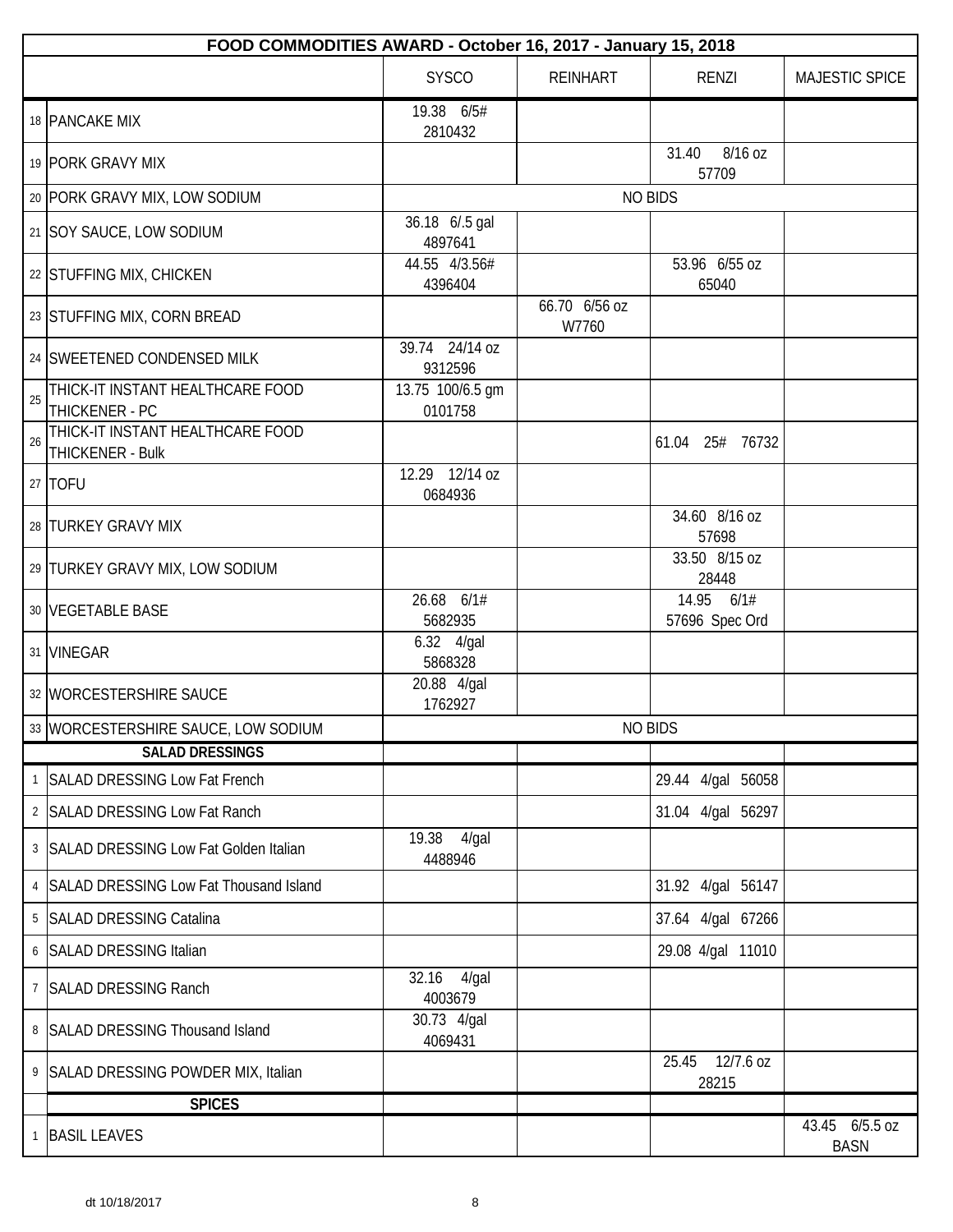| FOOD COMMODITIES AWARD - October 16, 2017 - January 15, 2018 |                             |                        |                             |                                 |  |  |
|--------------------------------------------------------------|-----------------------------|------------------------|-----------------------------|---------------------------------|--|--|
|                                                              | <b>SYSCO</b>                | <b>REINHART</b>        | RENZI                       | MAJESTIC SPICE                  |  |  |
| 2 BASIL, CRUSHED                                             |                             |                        |                             | 43.45 6/5.5 oz<br><b>BASCUT</b> |  |  |
| 3 BLACK PEPPER                                               |                             | 7.32 14 oz J2836       |                             |                                 |  |  |
| 4 CELERY SALT                                                |                             |                        |                             | 5.50 16 oz CELSA                |  |  |
| 5 CHILI POWDER                                               |                             |                        |                             | 7.90 18 oz CHPML                |  |  |
| 6 CHIVES, DRIED                                              |                             |                        |                             | 19.50 2/5.5 oz<br><b>CHIVE</b>  |  |  |
| 7 CINNAMON                                                   |                             |                        |                             | 7.70 16 oz CING                 |  |  |
| 8 CRUSHED RED PEPPER                                         |                             | 12 oz 24018<br>7.56    | 32.85<br>6/12 oz<br>68269   |                                 |  |  |
| 9 DILL WEED                                                  |                             | 10.93 5 oz 10512       | 49.10<br>$6/5$ oz<br>68123  |                                 |  |  |
| 10 GARLIC, GRANULATED                                        |                             |                        |                             | 8.85 26 oz GGCH                 |  |  |
| 11 GARLIC POWDER                                             |                             |                        |                             | 9.60 21 oz CPCH                 |  |  |
| 12 GROUND GINGER                                             |                             |                        |                             | 9.10 16 oz GING                 |  |  |
| 13 LEMON PEPPER                                              |                             | 11.47 28 oz 28588      | 6/28 oz<br>60.02<br>68296   |                                 |  |  |
| 14 MONTREAL STEAK SEASONING                                  | 61.92 6/29 oz<br>6639553    |                        |                             |                                 |  |  |
| 15 MRS. DASH SALT SUBSTITUTE                                 |                             | 12.61 19 oz<br>13694   |                             |                                 |  |  |
| 16 NUTMEG                                                    |                             | 15.73 16 oz<br>24084   | $6/16$ oz<br>81.04<br>68186 |                                 |  |  |
| 17 ONIONS, dehydrated                                        |                             |                        |                             | 111.12 6/3 lb<br>ONCHP-6/3#J    |  |  |
| 18 ONION POWDER                                              |                             | 20 oz 24400<br>6.63    | 35.08 6/20 oz<br>68191      |                                 |  |  |
| 19 OREGANO                                                   |                             |                        |                             | 14.00 24 oz<br>ORGCTG           |  |  |
| 20 PAPRIKA                                                   |                             |                        |                             | 7.88 18 oz<br><b>PAP120</b>     |  |  |
| 21   PARSLEY FLAKES                                          |                             | 11 oz<br>9.64<br>J2832 |                             |                                 |  |  |
| 22 POULTRY SEASONING                                         |                             | 9.31 10 oz 24132       |                             |                                 |  |  |
| 23 TACO SEASONING                                            | 5# 0822611<br>12.93         |                        |                             |                                 |  |  |
| SOUP                                                         |                             |                        |                             |                                 |  |  |
| <sup>1</sup> CHICKEN NOODLE LO-SO, 7.5 oz                    | 18.48 24/7.25 oz<br>4104469 |                        |                             |                                 |  |  |
| 2 CHICKEN NOODLE LO-SO, 50 oz                                |                             |                        | 12/50oz<br>34.92<br>11892   |                                 |  |  |
| 3 CREAM OF CELERY, 7.5 oz                                    |                             | <b>NO BIDS</b>         |                             |                                 |  |  |
| 4 CREAM OF CELERY, CONDENSED, 50 oz                          | 38.35 12/50 oz<br>4040317   |                        |                             |                                 |  |  |
| 5 CREAM OF CHICKEN, 7.5 oz                                   |                             |                        | 19.84 24/7.25oz<br>36699    |                                 |  |  |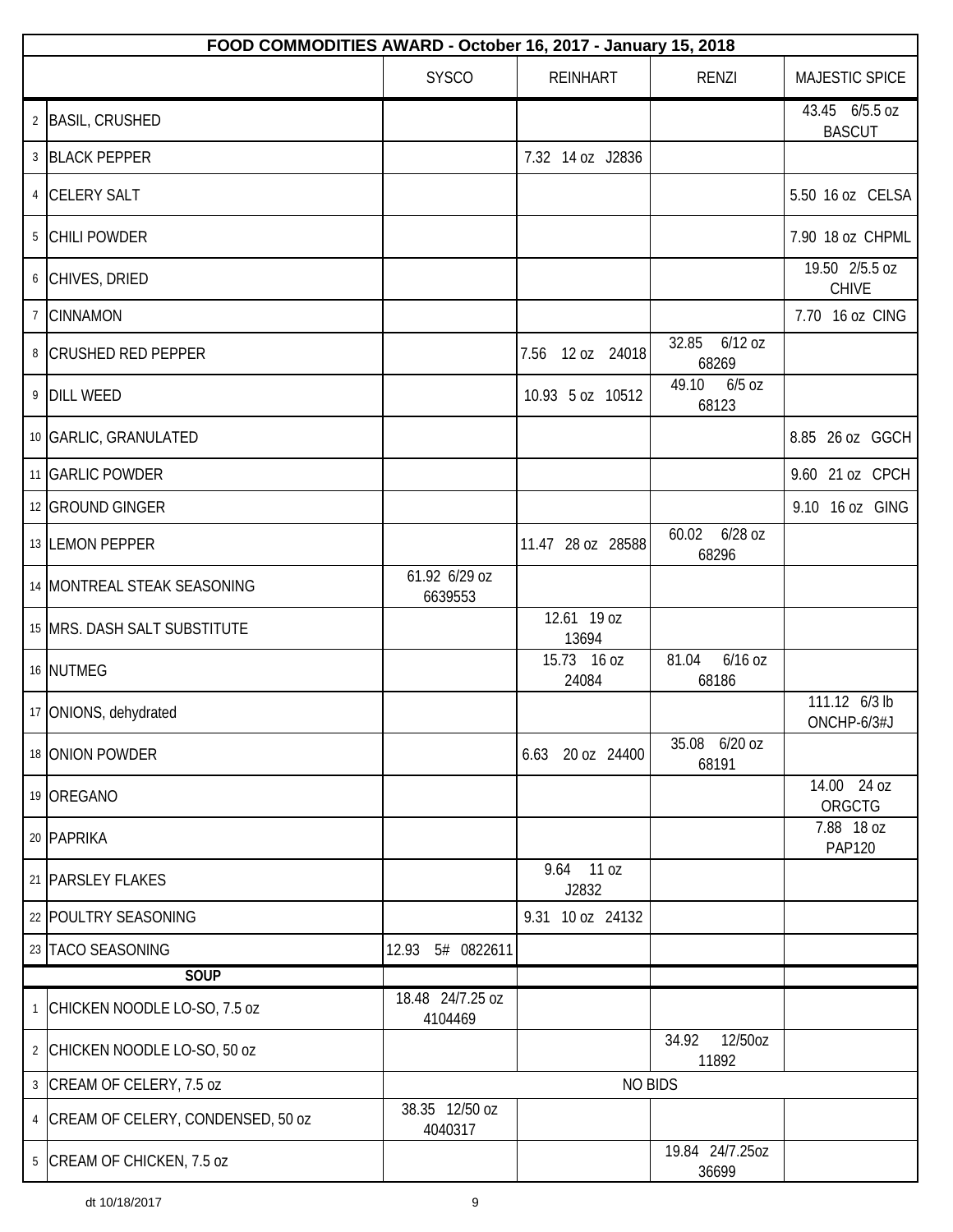|                | FOOD COMMODITIES AWARD - October 16, 2017 - January 15, 2018 |                               |                        |                          |                |  |  |
|----------------|--------------------------------------------------------------|-------------------------------|------------------------|--------------------------|----------------|--|--|
|                |                                                              | <b>SYSCO</b>                  | <b>REINHART</b>        | <b>RENZI</b>             | MAJESTIC SPICE |  |  |
|                | 6 CREAM OF CHICKEN, LO-SO, 7.5 oz                            |                               | <b>NO BIDS</b>         |                          |                |  |  |
|                | <sup>7</sup> CREAM OF MUSHROOM, 7.5 oz                       |                               | <b>NO BIDS</b>         |                          |                |  |  |
|                | 8 CREAM OF MUSHROOM, 50 oz                                   | 40.95 12/50 oz<br>4040382     |                        |                          |                |  |  |
|                | 9 CREAM OF MUSHROOM LO-SO, 7.5 oz                            | 17.41 24/7.25 oz<br>4013041   |                        |                          |                |  |  |
|                | 10 CREAM OF MUSHROOM LO-SO, #5                               |                               | <b>NO BIDS</b>         |                          |                |  |  |
|                | 11   TOMATO, 7.5 oz                                          | 17.07 24/7.25 oz<br>4040481   |                        |                          |                |  |  |
|                | 12   TOMATO, CONDENSED, 50 oz                                |                               |                        | 28.04 12/50 oz<br>11890  |                |  |  |
|                | 13   TOMATO LO-SO - #5                                       | 39.96 12/50 oz<br>4146445     |                        |                          |                |  |  |
|                | 14   TOMATO LO-SO - 7.5 oz                                   | 17.29 24/7.25 oz<br>4013066   |                        |                          |                |  |  |
|                | 15 VEGETABLE LO-SO, 7.5 oz                                   |                               |                        | 18.34 24/7.25oz<br>36997 |                |  |  |
|                | <b>FROZEN DESSERTS</b>                                       |                               |                        |                          |                |  |  |
|                | 1 APPLE PIE RAW                                              | 26.34 6/46 oz<br>1972744      |                        |                          |                |  |  |
|                | 2 APPLE PIE BAKED                                            | 36.67 6/48 oz<br>9787748      |                        |                          |                |  |  |
|                | 3 APPLE PIE SUGAR FREE                                       | 33.28 4/49 oz<br>1647940      |                        |                          |                |  |  |
|                | 4 BERRY MEDLEY                                               |                               | 26.63 10#<br>G2056     |                          |                |  |  |
|                | 5 BLUEBERRY PIE RAW                                          | 39.09 6/46 oz<br>1972728      |                        |                          |                |  |  |
|                | 6 BLUEBERRY PIE, DIET SUGAR FREE                             |                               | <b>NO BIDS</b>         |                          |                |  |  |
| $\overline{7}$ | <b>BOSTON CREAM PIE</b>                                      | $6/33$ oz<br>35.29<br>1972090 |                        |                          |                |  |  |
|                | 8 CARROT CAKE premade                                        |                               | 71.20 4/96 oz<br>62366 |                          |                |  |  |
|                | 9 CHERRY PIE RAW                                             | 6/46 oz<br>37.38<br>1972702   |                        |                          |                |  |  |
|                | 10 CHERRY PIE, DIET SUGAR FREE                               |                               | <b>NO BIDS</b>         |                          |                |  |  |
|                | 11 CREAM PIE: Banana Cream                                   | $6/27$ oz<br>29.44<br>9788936 |                        |                          |                |  |  |
|                | 12 CREAM PIE: Chocolate                                      | 31.84<br>$6/27$ oz<br>1074806 |                        |                          |                |  |  |
|                | 13 CREAM PIE: Coconut Cream                                  | 29.44<br>$6/27$ oz<br>9809294 |                        |                          |                |  |  |
|                | 14 FRUIT OF THE FOREST PIE                                   | 44.57 6/48 oz<br>9785601      |                        |                          |                |  |  |
|                | 15 ICE CREAM, CHOCOLATE, approx 4 oz                         | 14.07 48/4 oz<br>0155010      |                        |                          |                |  |  |
|                | 16 ICE CREAM, STRAWBERRY, approx 4 oz                        | 14.35 48/4 oz<br>0155515      |                        |                          |                |  |  |
|                | 17 ICE CREAM, VANILLA, approx 4 oz                           | 14.18 48/4 oz<br>0154989      |                        |                          |                |  |  |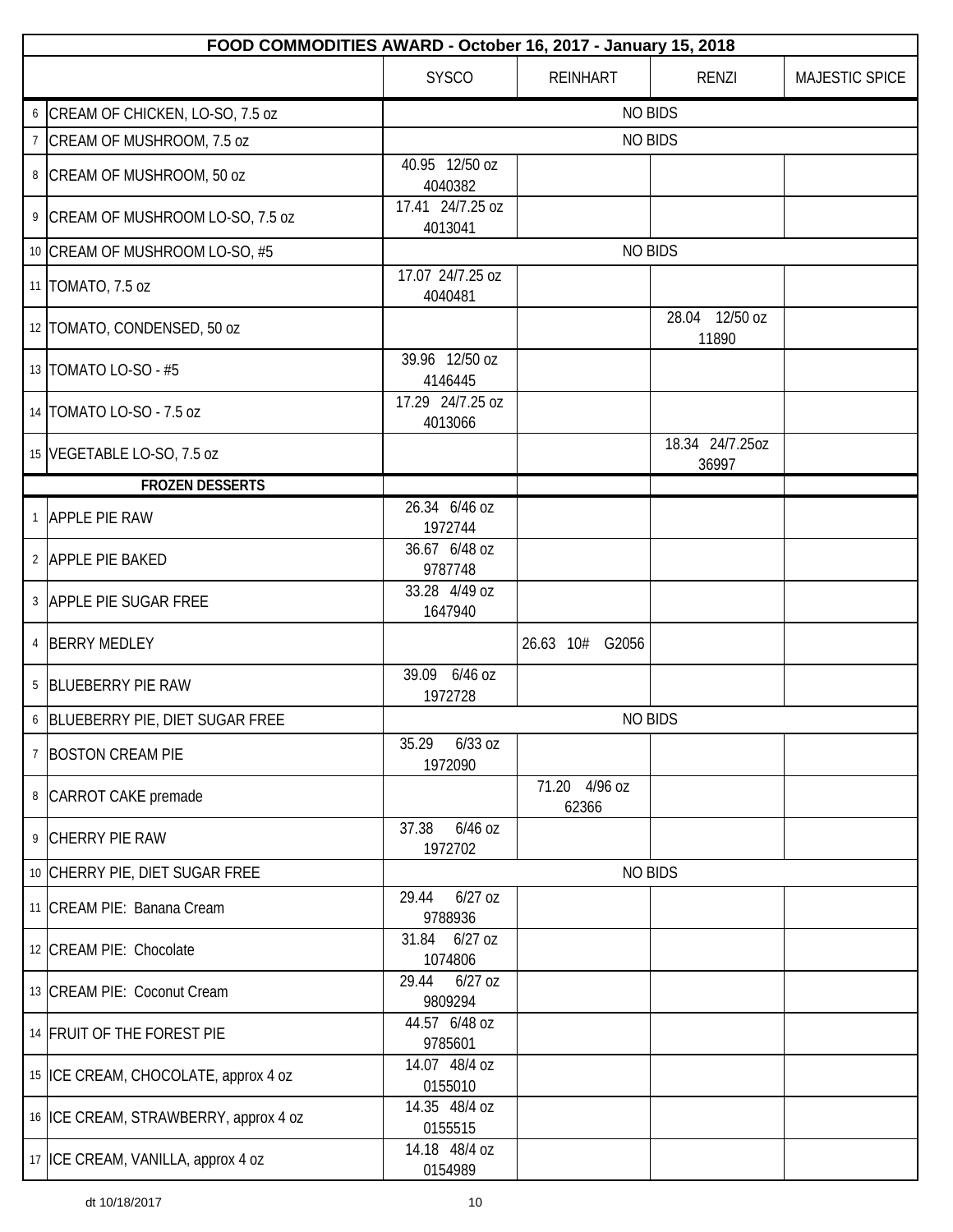| FOOD COMMODITIES AWARD - October 16, 2017 - January 15, 2018 |                               |                        |                          |                |  |  |
|--------------------------------------------------------------|-------------------------------|------------------------|--------------------------|----------------|--|--|
|                                                              | <b>SYSCO</b>                  | <b>REINHART</b>        | <b>RENZI</b>             | MAJESTIC SPICE |  |  |
| 18 ICE CREAM, VANILLA -LACTOSE, approx 4 oz                  | 7.85 24/4 oz<br>1819242       |                        |                          |                |  |  |
| 19 ICE CREAM, NSA CHOCOLATE, approx 4 oz                     |                               |                        | 7.02 24/4 oz 71002       |                |  |  |
| 20 ICE CREAM, NSA VANILLA, approx 4 oz                       |                               |                        | 7.02 24/4 oz 71009       |                |  |  |
| 21 LEMON PIE                                                 | $6/36$ oz<br>34.07<br>9788522 |                        |                          |                |  |  |
| 22 STRAWBERRY RHUBARB PIE                                    | 33.63 6/46 oz<br>9785312      |                        |                          |                |  |  |
| 23 WHIP TOPPING                                              |                               |                        | 29.36 12/32 oz<br>91000  |                |  |  |
| <b>JUICES / DRINK MIX</b>                                    |                               |                        |                          |                |  |  |
| $1$ APPLE - 46 oz                                            |                               |                        | 18.95 12/46 oz<br>47050  |                |  |  |
| 2 CRANBERRY - 46 oz                                          | 20.29 12/46 oz<br>7032160     |                        |                          |                |  |  |
| 3 GRAPE JUICE - 46 oz                                        |                               |                        | 27.21 12/46 oz<br>47051  |                |  |  |
| 4 ORANGE - 64 oz                                             |                               |                        | 24.00 12/46 oz<br>47057  |                |  |  |
| 5 PINEAPPLE - 46 oz                                          |                               |                        | 30.50 12/46 oz<br>47058  |                |  |  |
| 6   TOMATO - 46 oz                                           |                               |                        | 15.50 12/46 oz<br>47060  |                |  |  |
| 7 APPLE EZO, 5.5 oz                                          | 19.53 48/5.5 oz<br>4164034    |                        |                          |                |  |  |
| 8 CRANBERRY EZO, 5.5 oz                                      | 18.92 48/5.5 oz<br>4036315    |                        |                          |                |  |  |
| 9 GRAPE EZO, 5.5 oz                                          | 20.66 48/5.5 oz<br>4164497    |                        |                          |                |  |  |
| 10 GRAPEFRUIT EZO, 5.5 oz                                    |                               |                        | 20.50 48/5.5 oz<br>47047 |                |  |  |
| 11 ORANGE JUICE EZO, 5.5 oz                                  | 48/5.5 oz<br>20.07<br>4164018 |                        |                          |                |  |  |
| 12 ORANGE/PINEAPPLE EZO, 5.5 oz                              |                               |                        | <b>NO BIDS</b>           |                |  |  |
| 13 PINEAPPLE EZO, 5.5 oz                                     | 48/6 oz<br>17.68<br>4121950   |                        |                          |                |  |  |
| 14 PRUNE EZO, 4 oz                                           |                               | 23.38 96/4 oz<br>C4130 |                          |                |  |  |
| 15 PRUNE EZO, 5.5 oz                                         |                               |                        | <b>NO BIDS</b>           |                |  |  |
| 16   TOMATO EZO, 5.5 oz                                      | 15.62 48/5.5 oz<br>0533683    |                        |                          |                |  |  |
| 17   V-8 EZO LO SO, 5.5 oz, low sodium                       |                               |                        | 22.00 48/5.5 oz<br>47331 |                |  |  |
| 18 NO SUGAR ADDED - APPLE, 5.5 oz                            |                               |                        | <b>NO BIDS</b>           |                |  |  |
| 19 NO SUGAR ADDED - GRAPE, 5.5 oz                            |                               |                        | <b>NO BIDS</b>           |                |  |  |
| 20 NO SUGAR ADDED - ORANGE, 5.5 oz                           |                               |                        | <b>NO BIDS</b>           |                |  |  |
| 21   NO SUGAR ADDED - PINEAPPLE, 5.5 oz                      |                               |                        | <b>NO BIDS</b>           |                |  |  |
| 22 GRAPE DRINK MIX - POWDER, 24 oz                           |                               |                        | 15.25 12/24 oz<br>27529  |                |  |  |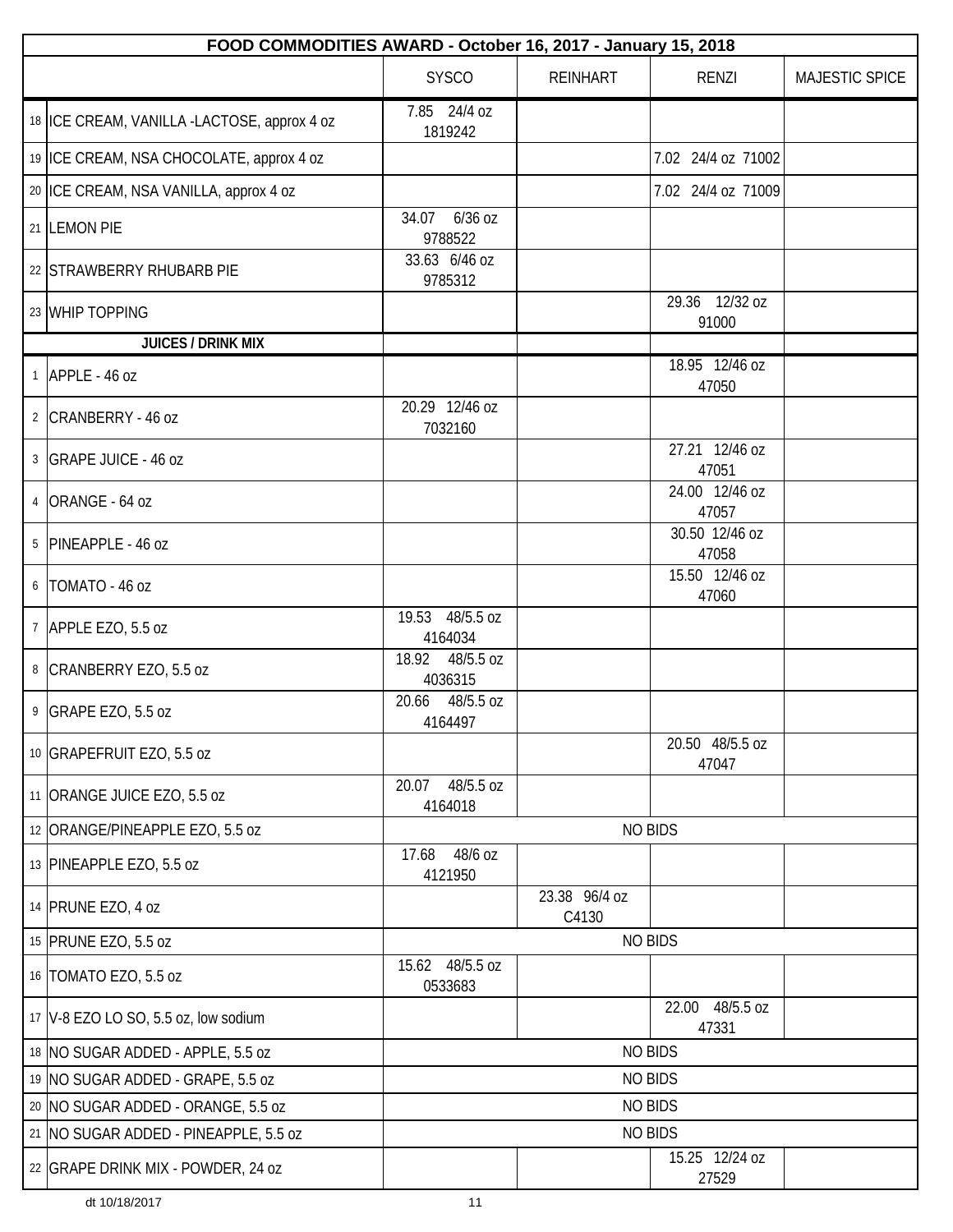| FOOD COMMODITIES AWARD - October 16, 2017 - January 15, 2018 |                             |                      |                            |                |  |  |
|--------------------------------------------------------------|-----------------------------|----------------------|----------------------------|----------------|--|--|
|                                                              | <b>SYSCO</b>                | <b>REINHART</b>      | <b>RENZI</b>               | MAJESTIC SPICE |  |  |
| 23 ORANGE DRINK MIX - POWDER, 24 oz                          |                             |                      | 15.25 12/24 oz<br>27530    |                |  |  |
| 24 LEMONADE DRINK MIX - POWDER, 24 oz                        |                             |                      | 15.25 12/24 oz<br>27527    |                |  |  |
| 25 PINK LEMONADE DRINK MIX - POWDER, 24 oz                   |                             |                      | 15.25 12/24 oz<br>27532    |                |  |  |
| 26 ICE TEA DRINK MIX - POWDER, 24 oz                         |                             |                      | 15.25 12/24 oz<br>27533    |                |  |  |
| <b>BULK PRODUCTS / OTHER</b>                                 |                             |                      |                            |                |  |  |
| 1   AU GRATIN POTATOES - 12/20.35 oz                         |                             |                      | 45.00 12/20.35 oz<br>34161 |                |  |  |
| 2 BAKED BEANS (Gramma Brown) - #10                           |                             |                      | 43.50 6/#10 66045          |                |  |  |
| 3 BEEF STEW-10#                                              |                             |                      | 41.90 6/10# 66062          |                |  |  |
| 4 BEETS, SLICED - #10                                        |                             |                      | 16.51 6/#10 62064          |                |  |  |
| $5$ BEETS, DICED - #10                                       | 17.95 6/#10<br>4109328      |                      |                            |                |  |  |
| 6 BLACK OLIVES - #10                                         | 29.25 6/#10<br>8609644      |                      |                            |                |  |  |
| 7 BROWN GRAVY, LOW SODIUM                                    |                             |                      | 30.40 6/16oz<br>57727      |                |  |  |
| 8 CANNONBALL BBQ SAUCE                                       | 17.66 4/gal<br>8902134      |                      |                            |                |  |  |
| 9 CHEDDAR CHEESE SAUCE - #10                                 |                             |                      | 31.60 6/10# 63015          |                |  |  |
| 10 CHILI SAUCE - #10                                         |                             |                      | 25.50 6/#10<br>57131       |                |  |  |
| 11 COFFEE, 14 -16 oz                                         |                             |                      | 101.00 24/14 oz<br>71105   |                |  |  |
| 12 COFFEE PILLOW PACK, 2.5 oz                                |                             |                      | 46.17 84/2 oz<br>71021     |                |  |  |
| 13 COFFEE PILLOW PACK, 14 oz                                 |                             |                      | 101.00 24/14 oz<br>71105   |                |  |  |
| 14 COFFEE, DECAF, 14 -16 oz                                  | 71.55 18/14 oz<br>6958045   |                      |                            |                |  |  |
| 15 COFFEE, DECAF, PILLOW PACK, 2.5 oz                        |                             |                      | 48.00 84/1.75 oz<br>71217  |                |  |  |
| 16 COFFEE, DECAF, PILLOW PACK, 14 oz                         | 71.55<br>18/14oz<br>6958045 |                      |                            |                |  |  |
| 17 COLESLAW DRESSING                                         | 33.03 4/gal<br>4002499      |                      |                            |                |  |  |
| 18 CREAM STYLE CORN - #10                                    | 6/#10<br>21.21<br>0582106   |                      |                            |                |  |  |
| 19 GARBANZO BEANS (CHIC PEAS) - #10                          |                             |                      | 16.54 6/#10 62027          |                |  |  |
| 20 GRAPE JELLY - #10                                         |                             | 45.51 6/#10<br>31820 |                            |                |  |  |
| 21 GRAPE JELLY - 132 oz                                      |                             |                      | 42.88 6/132 oz<br>91435    |                |  |  |
| 22 GREEN BEANS - #10                                         |                             |                      | 16.25 6/#10 60093          |                |  |  |
| 23 GREEN BEANS, 14 -16 oz                                    |                             |                      | <b>NO BIDS</b>             |                |  |  |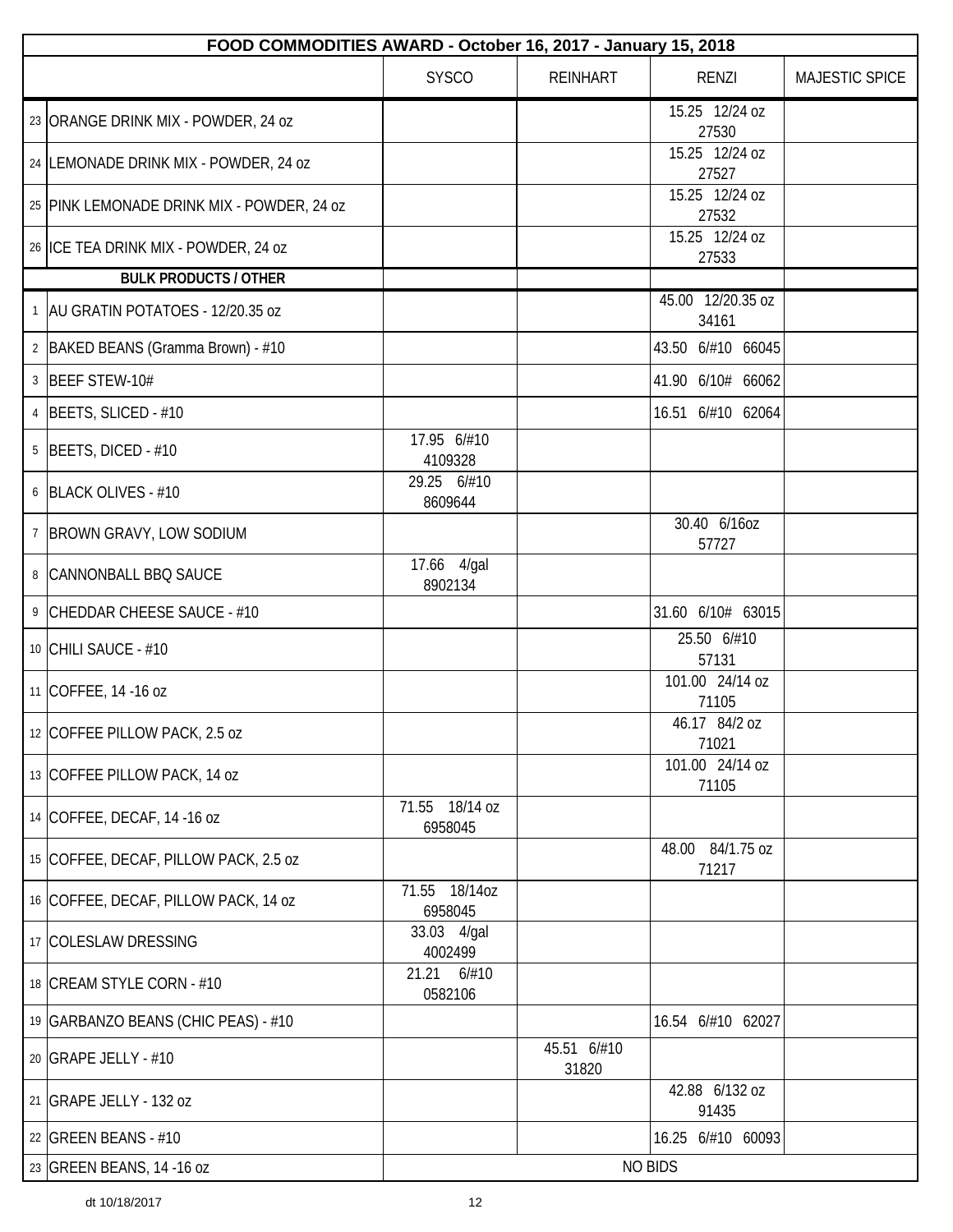| FOOD COMMODITIES AWARD - October 16, 2017 - January 15, 2018 |                           |                      |                               |                |  |  |  |
|--------------------------------------------------------------|---------------------------|----------------------|-------------------------------|----------------|--|--|--|
|                                                              | <b>SYSCO</b>              | <b>REINHART</b>      | <b>RENZI</b>                  | MAJESTIC SPICE |  |  |  |
| 24 GREEN PEPPERS - #10                                       |                           |                      | 28.40<br>6/#10<br>60095 Mixed |                |  |  |  |
| 25 HOT SAUCE, MONARCH or equal                               | 19.95 4/gal<br>5146154    |                      |                               |                |  |  |  |
| 26 KETCHUP - #10                                             | 21.41<br>6/#10<br>5686266 |                      |                               |                |  |  |  |
| 27 KETCHUP, 12 - 14 oz                                       | 30.87 36/14 oz<br>4560934 |                      |                               |                |  |  |  |
| 28 KIDNEY BEANS, #10                                         |                           |                      | 21.09 6/#10 62000             |                |  |  |  |
| 29 KIDNEY BEANS, 14 - 16 oz                                  |                           |                      | <b>NO BIDS</b>                |                |  |  |  |
| 30 MASHED POTATOES - #10                                     | 36.55<br>6/#10<br>7955868 |                      |                               |                |  |  |  |
| 31   MAYONNAISE, REGULAR                                     |                           |                      | 21.27 4/gal 56205             |                |  |  |  |
| 32   MAYONNAISE, LOW FAT                                     |                           |                      | 23.68 4/gal 56024             |                |  |  |  |
| 33 MUSHROOMS - #10                                           |                           |                      | 27.40 6/#10<br>68024          |                |  |  |  |
| 34 MUSTARD, 12 oz bottle                                     | 15.76 12/12 oz<br>4736070 |                      |                               |                |  |  |  |
| 35 MUSTARD                                                   |                           |                      | 11.95 4/gal 30058             |                |  |  |  |
| 36 NORTHERN BEAN - #10                                       | 6/#10<br>20.66<br>4062360 |                      |                               |                |  |  |  |
| 37 PEANUT BUTTER                                             |                           |                      | 35.35 6/5# 92542              |                |  |  |  |
| 38 PEPPERS, RED & GREEN - #10                                |                           |                      | 28.40 6/#10 60095             |                |  |  |  |
| 39 PICKLES, Dill - gal                                       | 22.99<br>4/gal<br>3154853 |                      |                               |                |  |  |  |
| 40 PICKLES, Dill - 5 gal                                     | 20.20 5 gal<br>1392943    |                      |                               |                |  |  |  |
| 41   PINTO BEANS - #10                                       |                           | 18.54 6/#10<br>E4836 |                               |                |  |  |  |
| 42 PIZZA SAUCE Grade A - #10                                 |                           |                      | 17.70 6/#10 57051             |                |  |  |  |
| 43   POTATOES, DICED - #10                                   |                           |                      | 20.95 6/#10<br>62084          |                |  |  |  |
| 44   POTATOES, DICED, FRESH VAC PACKED - #10                 |                           |                      | 15.30 2/10#<br>34175          |                |  |  |  |
| 45   POTATO PEARL Vitamin C Enriched - 5#                    |                           |                      | 36.76 6/#10<br>34141          |                |  |  |  |
| 46   POTATO - SCALLOPED - 20.35 oz                           |                           |                      | 44.50 12/20.35 oz<br>34165    |                |  |  |  |
| 47 PUMPKIN - #10                                             |                           |                      | 33.50 6/#10 62083             |                |  |  |  |
| 48 RAISINS                                                   |                           |                      | 33.25 30# 92345               |                |  |  |  |
| 49 RAVIOLI - #10                                             |                           |                      | 27.65 6/#10<br>66065          |                |  |  |  |
| 50 RED PEPPERS - #10                                         | 25.26 6/#10<br>4534616    |                      |                               |                |  |  |  |
| 51   REFRIED BEANS - #10 or 115 oz                           | 33.67 6/#10<br>4673984    |                      |                               |                |  |  |  |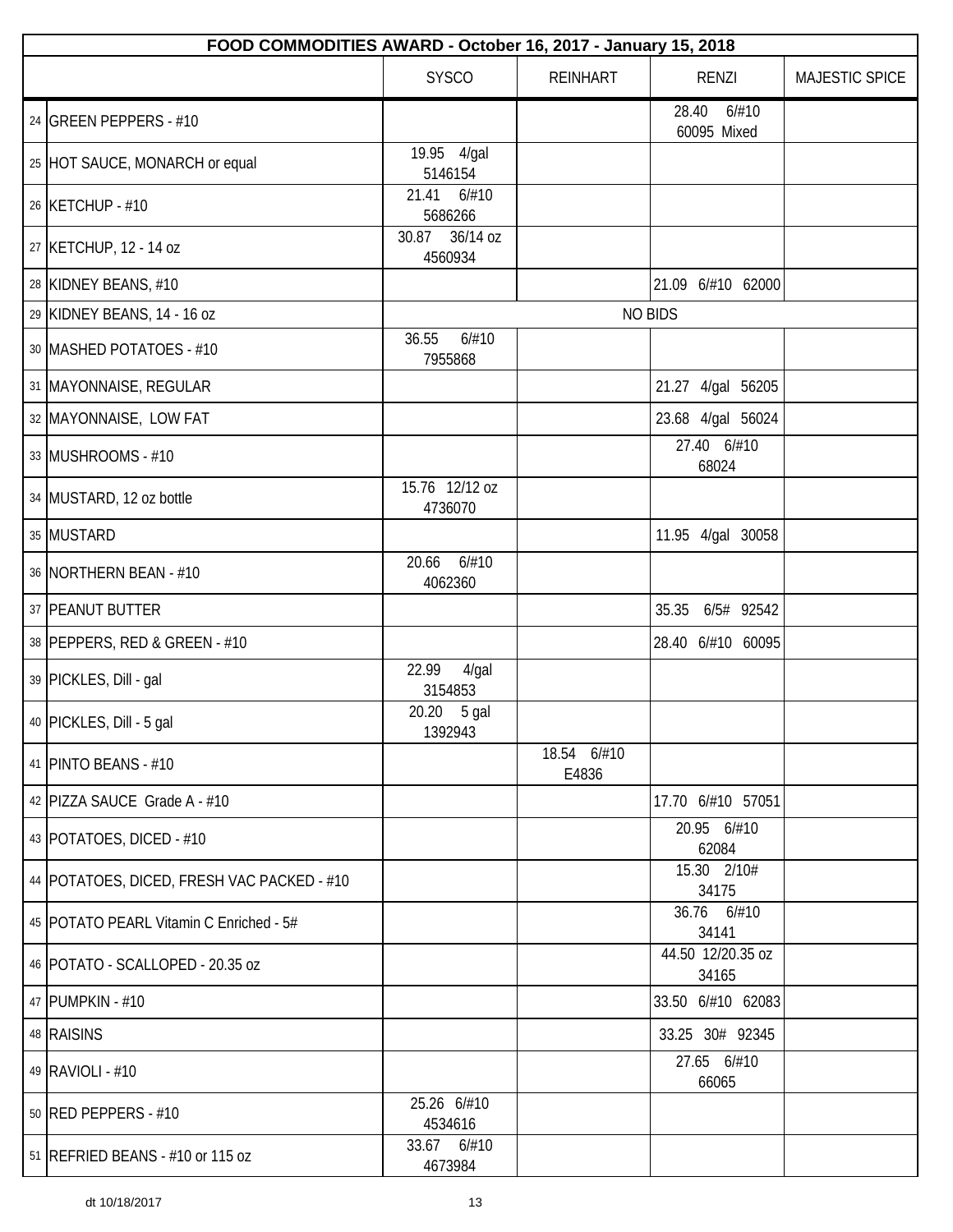|    | FOOD COMMODITIES AWARD - October 16, 2017 - January 15, 2018  |                           |                        |                                |                |  |  |  |
|----|---------------------------------------------------------------|---------------------------|------------------------|--------------------------------|----------------|--|--|--|
|    |                                                               | <b>SYSCO</b>              | <b>REINHART</b>        | <b>RENZI</b>                   | MAJESTIC SPICE |  |  |  |
|    | 52 REFRIED BEANS, VEGETARIAN - #10                            |                           |                        | 23.96 6/115 oz<br>92603        |                |  |  |  |
|    | 53 SALSA - #10                                                |                           |                        | 26.63 6/#10 57061              |                |  |  |  |
|    | 54 SAUERKRAUT - #10                                           |                           |                        | 20.80 6/#10 62082              |                |  |  |  |
|    | 55 SPAGHETTI SAUCE, comparable to Angela Mia - #10            |                           |                        | 17.25 6/#10 57336              |                |  |  |  |
| 56 | SPAGHETTI SAUCE, LOW SODIUM comparable to<br>Angela Mia - #10 |                           |                        | 21.40 6/#10<br>57021           |                |  |  |  |
|    | 57 STEWED TOMATO, Grade A - #10                               |                           |                        | 22.33 6/#10<br>57015           |                |  |  |  |
|    | 58 STEWED TOMATO, LOW SODIUM Grade A - #10                    |                           |                        | <b>NO BIDS</b>                 |                |  |  |  |
|    | 59 STRAWBERRY PRESERVES - 4#                                  | 38.21<br>6/4#<br>4184628  |                        |                                |                |  |  |  |
|    | 60 STRAWBERRY TOPPING, 5#                                     |                           | 41.38 6/58 oz<br>31468 |                                |                |  |  |  |
|    | 61 SWEET POTATOES, syrup Grade A - #10                        | 29.79 6/#10<br>4114625    |                        |                                |                |  |  |  |
|    | 62 TEA BAGS, Regular                                          |                           |                        | 25.50 10/100 ct<br>71451       |                |  |  |  |
|    | 63 TOMATOES, CRUSHED - #10                                    |                           |                        | 16.15 6/#10 57016              |                |  |  |  |
|    | 64   TOMATO PASTE, Grade A - #10                              |                           | 22.15 6/#10<br>J3034   |                                |                |  |  |  |
|    | 65   TOMATO PASTE, LOW SODIUM Grade A - #10                   | <b>NO BIDS</b>            |                        |                                |                |  |  |  |
|    | 66   TOMATO SAUCE, Grade A - #10                              |                           |                        | 18.98 6/#10 57055              |                |  |  |  |
|    | 67   TOMATO SAUCE, LOW SODIUM Grade A                         |                           |                        | 21.00 6/#10<br>57021           |                |  |  |  |
|    | 68 WAX BEANS, 14 - 16 oz                                      |                           |                        | <b>NO BIDS</b>                 |                |  |  |  |
|    | 69 WAX BEANS - #10                                            |                           |                        | 19.72 6/#10<br>62022           |                |  |  |  |
|    | 70   VEGETARIAN BEAN - #10                                    | 22.21<br>6/#10<br>4110177 |                        |                                |                |  |  |  |
|    | 71 3-BEAN SALAD - #10                                         |                           |                        | 6/#10<br>29.85<br>10974 4-bean |                |  |  |  |
|    | <b>INDIVIDUAL SERVING ITEMS</b>                               |                           |                        |                                |                |  |  |  |
|    | 1 FRITOS - Corn                                               |                           |                        | 29.24 104/1 oz<br>77540        |                |  |  |  |
|    | 2 HOT CHOCOLATE, SUGAR FREE PACKET                            |                           |                        | 18.39 6/25 ct<br>27106         |                |  |  |  |
|    | 3   POTATO CHIP - regular                                     |                           |                        | 29.89 104/1 oz<br>77542        |                |  |  |  |
|    | 4   POTATO CHIP - BBQ                                         |                           |                        | 29.89 104/1 oz<br>77541        |                |  |  |  |
|    | 5   POTATO CHIP - Sour Cream & Onion                          |                           | 22.21 80/1 oz<br>21832 |                                |                |  |  |  |
|    | 6   PC APPLESAUCE                                             | 20.32 72/4 oz<br>2603005  |                        |                                |                |  |  |  |
|    | 7 PC BBQ SAUCE                                                |                           |                        | 7.35 100/1 oz<br>66218         |                |  |  |  |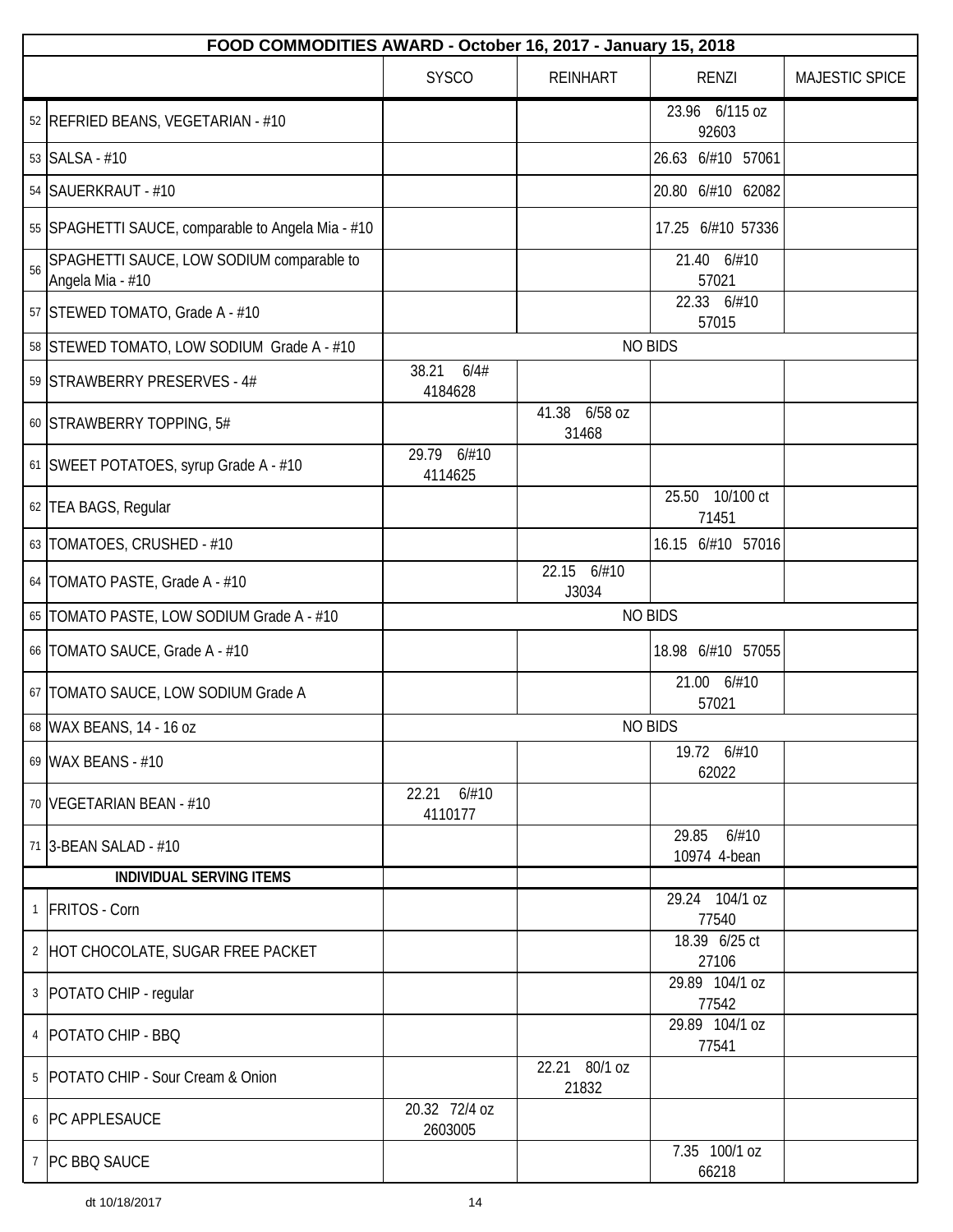| FOOD COMMODITIES AWARD - October 16, 2017 - January 15, 2018 |                                                       |                              |                        |                           |                |  |  |
|--------------------------------------------------------------|-------------------------------------------------------|------------------------------|------------------------|---------------------------|----------------|--|--|
|                                                              |                                                       | <b>SYSCO</b>                 | <b>REINHART</b>        | <b>RENZI</b>              | MAJESTIC SPICE |  |  |
|                                                              | 8 PC BUTTER cups                                      |                              |                        | 29.15 720/5 gr<br>25313   |                |  |  |
|                                                              | 9 PC COFFEE                                           | 92.13 192/1.25 oz<br>4659876 |                        |                           |                |  |  |
|                                                              | 10 PC COFFEE, DECAF                                   | 47.84 5/100 ct<br>5259346    |                        |                           |                |  |  |
|                                                              | 11 PC CREAM CHEESE                                    | 12.60 100/.75 oz<br>4507234  |                        |                           |                |  |  |
|                                                              | 12 PC DIET CRANBERRY SAUCE                            | 23.85 200/.5 oz<br>9278136   |                        |                           |                |  |  |
|                                                              | 13 PC HALF & HALF                                     |                              |                        | 12.98 400/3/8 oz<br>67174 |                |  |  |
|                                                              | 14 PC JELLY - diet                                    |                              |                        | 14.98 200/12 gm<br>66222  |                |  |  |
|                                                              | 15 PC JELLY - regular                                 | 17.43 400/10 gm<br>5258835   |                        |                           |                |  |  |
|                                                              | 16 PC KETCHUP                                         | 14.43 1000/9 gm<br>4029500   |                        |                           |                |  |  |
|                                                              | 17 PC MAPLE SYRUP, Sugar Free                         |                              |                        | 7.20 100/1 oz<br>66235    |                |  |  |
|                                                              | 18 PC MARGARINE cups                                  | 19.05 900/5 gm<br>4546949    |                        |                           |                |  |  |
|                                                              | 19 PC MAYONAISE                                       |                              |                        | 15.02 500/9gr<br>66585    |                |  |  |
|                                                              | 20 PC MUSTARD                                         |                              |                        | 5.24 500/4.5 gr<br>66223  |                |  |  |
|                                                              | 21   PC PANCAKE SYRUP                                 |                              |                        | 6.00 100/1.5 oz<br>66229  |                |  |  |
|                                                              | 22 PC PANCAKE SYRUP, Sugar Free                       |                              |                        | 7.20 100/1 oz<br>66235    |                |  |  |
|                                                              | 23 PC PEANUT BUTTER                                   |                              |                        | 20.97 200/.5 oz<br>66527  |                |  |  |
|                                                              | 24 PC RELISH                                          |                              |                        | 6.60 200/9 gr<br>66219    |                |  |  |
|                                                              | 25 PC SALAD DRESSING (Italian If)                     |                              |                        | 14.70 200/12 gr<br>66225  |                |  |  |
|                                                              | 26 PC SALT SUBSTITUTE                                 |                              |                        | 16.57 2000/1 gm<br>67012  |                |  |  |
|                                                              | 27 PC SPLENDA                                         |                              |                        | 2000 67002<br>18.50       |                |  |  |
|                                                              | 28 PC SUGAR                                           |                              | 19.24 3000/3g<br>18090 |                           |                |  |  |
|                                                              | 29 PC SOUR CREAM cups                                 |                              | 14.63 100 ct<br>27792  |                           |                |  |  |
|                                                              | 30 PC SWEET & SOUR                                    | 10.21 100/1 oz<br>7006564    |                        |                           |                |  |  |
|                                                              | FRUITS & VEGETABLES, FRESH and CANNED                 |                              |                        |                           |                |  |  |
|                                                              | 1 APPLES, fresh                                       |                              | 23.85 138 ct<br>H6044  |                           |                |  |  |
|                                                              | 2 APPLES: sliced, juice or water packed, Grade A, #10 |                              |                        | 30.20 6/#10 10251         |                |  |  |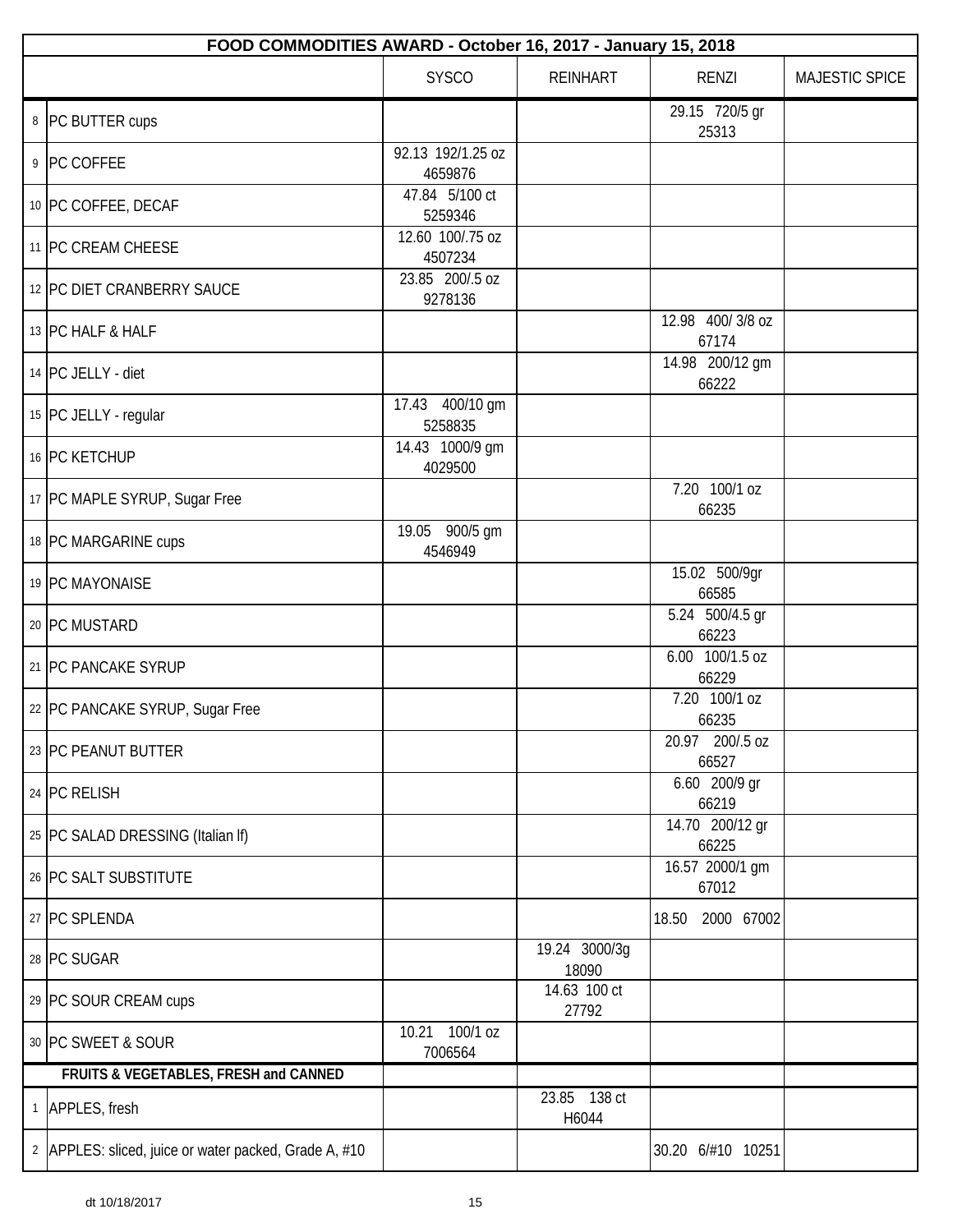|                 | FOOD COMMODITIES AWARD - October 16, 2017 - January 15, 2018             |                           |       |                     |                   |                            |                |  |
|-----------------|--------------------------------------------------------------------------|---------------------------|-------|---------------------|-------------------|----------------------------|----------------|--|
|                 |                                                                          | <b>SYSCO</b>              |       | <b>REINHART</b>     |                   | RENZI                      | MAJESTIC SPICE |  |
|                 | 3 APPLESAUCE Unsweetened, Grade A, #10                                   | 18.96 6/#10<br>7302151    |       |                     |                   |                            |                |  |
|                 | 4   APRICOTS - Grade A, #10                                              | 29.79 6/#10<br>0029078    |       |                     |                   |                            |                |  |
|                 | 5 BANANAS, fresh, 150 ct                                                 |                           |       |                     |                   | 22.75 150 ct<br>88036      |                |  |
|                 | 6 FROZEN BERRY MEDLEY, 20#                                               |                           |       |                     | 60.46 20# R2180   |                            |                |  |
| $7\phantom{.0}$ | CABBAGE, fresh                                                           |                           |       |                     | 13.52 50 # 75006  |                            |                |  |
|                 | 8 CANTELOPE, fresh                                                       |                           |       |                     | 22.68 35 ct 75104 |                            |                |  |
| 9               | CELERY. Bunch                                                            |                           |       |                     | 4.70 3 ct 11990   |                            |                |  |
|                 | 10 COLE SLAW MIX 5#                                                      |                           |       | 16.68 4/5#<br>G1212 |                   |                            |                |  |
|                 | 11   CRANBERRY SAUCE Whole, Grade A                                      |                           |       |                     |                   | 6/101 oz<br>41.11<br>64049 |                |  |
|                 | 12 CRANBERRY SAUCE, Jellied, Grade A                                     | 35.89 6/101 oz<br>4608907 |       |                     |                   |                            |                |  |
|                 | 13 CUCUMBERS, fresh                                                      |                           | 25.91 |                     | 45# 67732         |                            |                |  |
| 14              | CRUSHED PINEAPPLE: fancy, juice Hawaiian Coarse,<br>Grade A              |                           |       |                     |                   | 26.57 6/#10<br>64045       |                |  |
| 15              | FROZEN STRAWBERRIES, UNSWEETENED - Grade<br>А                            | 34.36 30#<br>0835625      |       |                     |                   |                            |                |  |
|                 | 16 FROZEN STRAWBERRIES, SWEETENED - Grade A                              |                           |       |                     |                   | 6/6.5#<br>54.17<br>45175   |                |  |
|                 | 17 FRUIT COCKTAIL, Grade A                                               | 29.85 6/#10<br>8576284    |       |                     |                   |                            |                |  |
|                 | 18 FRUIT CUPS, 4 oz - Grade A                                            |                           |       |                     |                   | 15.62 36/4 oz<br>46233     |                |  |
| 19              | <b>FRUIT MEDLEY, Festival/Classic, melon pieces,</b><br>grapes - Grade A |                           |       |                     |                   | 32.96 6/#10 64029          |                |  |
|                 | 20 GREEN PEPPERS, fresh                                                  |                           |       |                     |                   | 20# 88168<br>23.00         |                |  |
|                 | 21 HONEYDEW MELON, fresh                                                 |                           |       |                     |                   | 21.00 5-6ct<br>88048       |                |  |
|                 | 22 LETTUCE, Iceberg, fresh, head                                         |                           |       |                     | 26.31 24 ct 75018 |                            |                |  |
|                 | 23 LETTUCE, Iceberg, fresh, bag                                          |                           |       |                     |                   | 4/5#<br>88131<br>17.00     |                |  |
|                 | 24   MANDARIN ORANGE, sections, light, Grade A                           |                           |       |                     |                   | 17.67 6/#10 66031          |                |  |
|                 | 25 ONIONS, fresh                                                         |                           |       |                     |                   | 50# 88153<br>19.50         |                |  |
|                 | 26 ORANGES, fresh                                                        |                           |       |                     |                   | 36.00 113 ct<br>88348      |                |  |
|                 | 27   PEACHES yellow, light cling halves, Grade A                         |                           |       |                     |                   | 26.05 6/#10<br>64008       |                |  |
|                 | 28 PEACHES sliced, light Grade A                                         | 6/#10<br>26.80<br>4218996 |       |                     |                   |                            |                |  |
|                 | 29 PEARS halves, light Grade A                                           | 6/#10<br>32.64<br>3766504 |       |                     |                   |                            |                |  |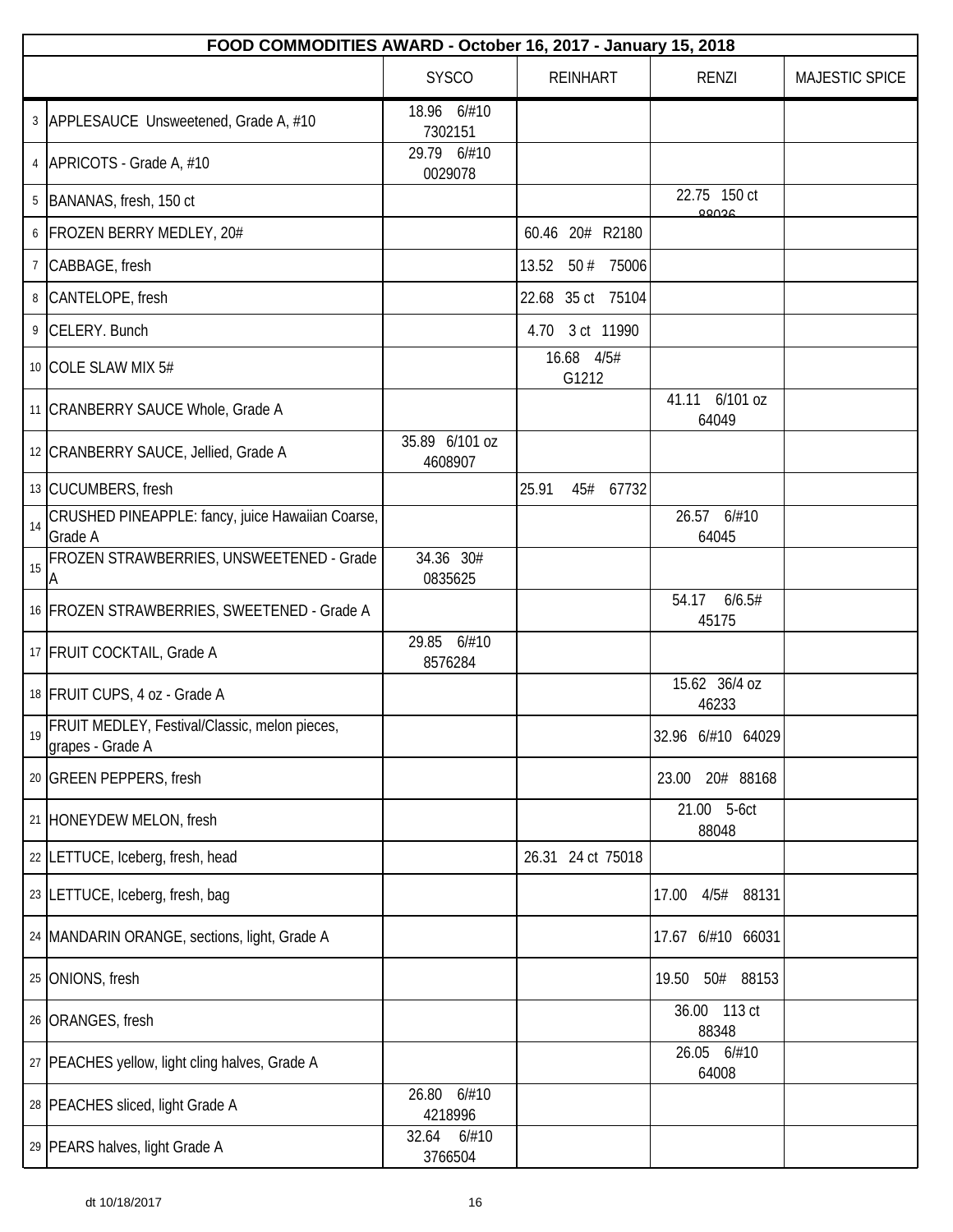| FOOD COMMODITIES AWARD - October 16, 2017 - January 15, 2018 |                           |       |                      |  |       |                       |                |  |
|--------------------------------------------------------------|---------------------------|-------|----------------------|--|-------|-----------------------|----------------|--|
|                                                              | <b>SYSCO</b>              |       | <b>REINHART</b>      |  |       | <b>RENZI</b>          | MAJESTIC SPICE |  |
| 30 PEARS pieces, light Grade A                               | 26.92 6/#10<br>4475438    |       |                      |  |       |                       |                |  |
| 31 PEPPERS, RED & GREEN, FROZEN                              |                           |       |                      |  | 23.50 | 25# 45109             |                |  |
| 32 PINEAPPLE TIDBITS: light, Grade A                         | 6/#10<br>24.64<br>0680674 |       |                      |  |       |                       |                |  |
| 33 PINEAPPLE, sliced, juice packed, Grade A                  |                           |       |                      |  |       | 29.00 6/#10 63037     |                |  |
| 34 PLUMS, fresh                                              |                           | 41.94 | 25# J5866            |  |       |                       |                |  |
| 35 POTATOES, fresh                                           |                           | 15.90 | 50# J5888            |  |       |                       |                |  |
| 36 SEEDLESS RAISINS - Grade A                                |                           |       |                      |  |       | 33.25 30# 92345       |                |  |
| 37   TOMATOES, fresh                                         |                           |       |                      |  | 29.00 | 25# 88208             |                |  |
| 38 TROPICAL FRUIT, papaya, banana - Grade A                  |                           |       |                      |  |       | 31.50 6/#10 64030     |                |  |
| 39 WATERMELON, fresh                                         |                           |       |                      |  | 6.50  | 15#avg<br>88076       |                |  |
| <b>VEGETABLES - FROZEN</b>                                   |                           |       |                      |  |       |                       |                |  |
| 1 ASPARAGUS, Grade A                                         |                           |       |                      |  |       | 26.70 6/2.5#<br>45086 |                |  |
| 2 BREAKFAST CUBE POTATOES, Grade A                           |                           |       |                      |  |       | 35.00 6/5# 34395      |                |  |
| 3   BROCCOLI, CUT, Grade A                                   |                           |       |                      |  |       | 11.95 20# 45131       |                |  |
| 4   BROCCOLI SPEARS, Grade A                                 |                           |       |                      |  |       | 17.55 12/2# 45229     |                |  |
| 5   BRUSSEL SPROUTS, Grade A                                 |                           |       |                      |  |       | 21.00 12/2# 45255     |                |  |
| 6 CALIFORNIA BLEND, Grade A                                  |                           |       |                      |  |       | 14.70 20# 44601       |                |  |
| 7 CAPRI MIX, Grade A                                         |                           |       |                      |  |       | 16.50 20# 45318       |                |  |
| 8 BABY CARROTS, whole Grade A                                |                           |       |                      |  |       | 15.50 20# 45228       |                |  |
| 9 CARROTS, CUT, Grade A                                      | 19.97 3/10#<br>3835907    |       |                      |  |       |                       |                |  |
| 10 CAULIFLOWER, grade A                                      | 17.81 12/2#<br>3772514    |       |                      |  |       |                       |                |  |
| 11 CORN, Grade A                                             |                           |       |                      |  |       | 15.00 20# 45024       |                |  |
| 12 GREEN BEANS, CUT, Grade A                                 |                           |       |                      |  | 11.75 | 20# 45130             |                |  |
| 13 GREEN BEANS, ITALIAN CUT, Grade A                         |                           |       |                      |  |       | 21.50 12/2# 45336     |                |  |
| 14 DICED GREEN PEPPERS, Grade A                              |                           |       |                      |  |       | 19.59 12/2# 45097     |                |  |
| 15 FAJITA STRIPS                                             |                           |       | 19.35 12/2#<br>AG676 |  |       |                       |                |  |
| 16 FRENCH FRIES, Grade A                                     |                           |       |                      |  |       | 15.50 6/5# 34115      |                |  |
| 17 FRENCH GREEN BEANS, Grade A                               | 12/2#<br>24.54<br>2266294 |       |                      |  |       |                       |                |  |
| 18 HUBBARD SQUASH, Grade A                                   |                           |       |                      |  |       | 35.10 12/4# 45174     |                |  |
| 19   ITALIAN MIX, Grade A                                    |                           |       |                      |  |       | 16.10 20# 45348       |                |  |
| 20 JAPANESE STIR FRY, Grade A                                |                           |       |                      |  |       | 19.96 20# 45259       |                |  |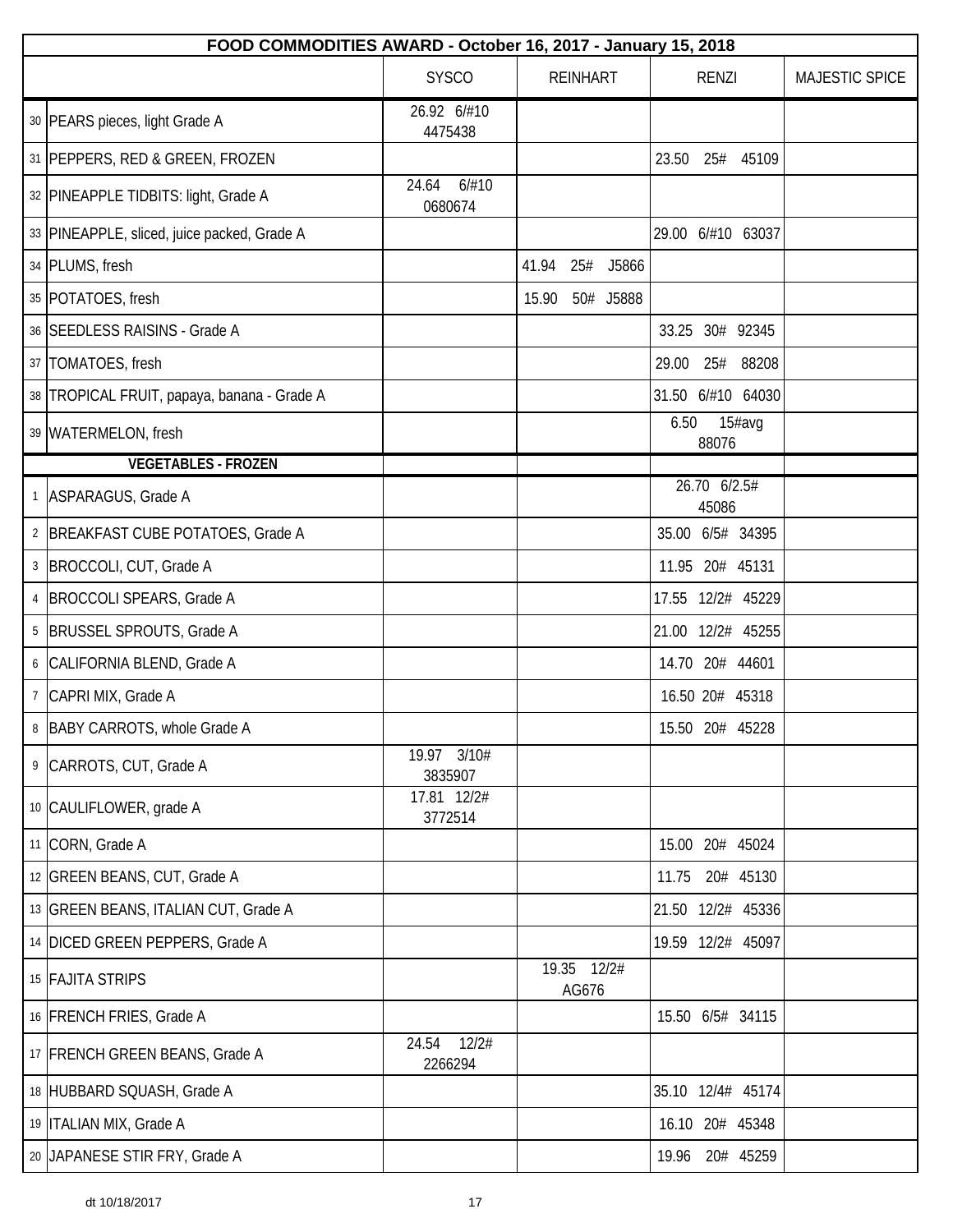| FOOD COMMODITIES AWARD - October 16, 2017 - January 15, 2018 |                            |                 |                          |                |  |  |  |
|--------------------------------------------------------------|----------------------------|-----------------|--------------------------|----------------|--|--|--|
|                                                              | <b>SYSCO</b>               | <b>REINHART</b> | <b>RENZI</b>             | MAJESTIC SPICE |  |  |  |
| 21 LIMA BEANS, Grade A                                       | 34.97 12/2.5#<br>1440270   |                 |                          |                |  |  |  |
| 22 MIXED VEGETABLES Grade A, 5 way mix                       |                            |                 | 19.74 12/2.5#<br>45126   |                |  |  |  |
| 23 ONIONS, DICED, Grade A                                    |                            |                 | 14.86 12/2# 45102        |                |  |  |  |
| 24 ORIENTAL BLEND, Grade A                                   | 18.31 12/2#<br>8491383     |                 |                          |                |  |  |  |
| 25   PEARL ONIONS. Grade A                                   |                            |                 | 31.30 12/2#<br>45359     |                |  |  |  |
| 26 PEAS, Grade A                                             |                            |                 | 15.00 20# 45136          |                |  |  |  |
| 27   PEAS/CARROTS, Grade A                                   |                            |                 | 13.40 20# 45137          |                |  |  |  |
| 28 SCAND BLEND, Grade A                                      |                            |                 | 14.35 20# 45124          |                |  |  |  |
| 29 SPINACH, chopped Grade A                                  | 23.01 12/3#<br>7146410     |                 |                          |                |  |  |  |
| 30 SWEET PEAS, Grade A                                       |                            |                 | 15.00 20# 45136          |                |  |  |  |
| 31 WAX BEANS, CUT, Grade A                                   |                            |                 | 17.20 12/2# 45338        |                |  |  |  |
| 32 WINTER BLEND, Grade A                                     |                            |                 | 17.50 12/2#<br>45099     |                |  |  |  |
| 33 ZUCCHINI. Grade A                                         |                            |                 | 17.50 20# 45294          |                |  |  |  |
| <b>PUDDING</b>                                               |                            |                 |                          |                |  |  |  |
| 1 BUTTERSCOTCH                                               | 26.62 6/#10<br>4011011     |                 |                          |                |  |  |  |
| 2 CHOCOLATE                                                  |                            |                 | 26.74 6/#10<br>73147     |                |  |  |  |
| 3 CHOCOLATE POWDER MIX                                       | 40.48 12/2#<br>5106554     |                 |                          |                |  |  |  |
| 4 LEMON                                                      | 26.59 6/#10<br>4011052     |                 |                          |                |  |  |  |
| 5 PISTACHIO                                                  |                            |                 | <b>NO BIDS</b>           |                |  |  |  |
| 6 TAPIOCA                                                    | 27.35 6/#10<br>4011102     |                 |                          |                |  |  |  |
| 7 VANILLA                                                    | 26.88<br>6/#10<br>4011078  |                 |                          |                |  |  |  |
| 8 VANILLA POWDER MIX                                         |                            |                 | 23.35 12/24 oz<br>28477  |                |  |  |  |
| 9 SUGAR FREE - BUTTERSCOTCH, 5 oz                            | 20.53 12/5 oz<br>7184676   |                 |                          |                |  |  |  |
| 10 SUGAR FREE - CHOCOLATE, 5 oz                              | 19.70 12/3.5 oz<br>6798658 |                 |                          |                |  |  |  |
| 11 SUGAR FREE - VANILLA, 5 oz                                | 17.48 12/3.5 oz<br>6798637 |                 |                          |                |  |  |  |
| 12 SNACK PACK PUDDINGS, BUTTERSCOTCH, 3.5 oz                 |                            |                 | 15.65 48/3.5 oz<br>88815 |                |  |  |  |
| 13 SNACK PACK PUDDINGS, CHOCOLATE, 3.5 oz                    |                            |                 | 14.25 48/3.5 oz<br>88816 |                |  |  |  |
| 14 SNACK PACK PUDDINGS, VANILLA, 3.5 oz                      | 14.36 48/3.5 oz<br>5763834 |                 |                          |                |  |  |  |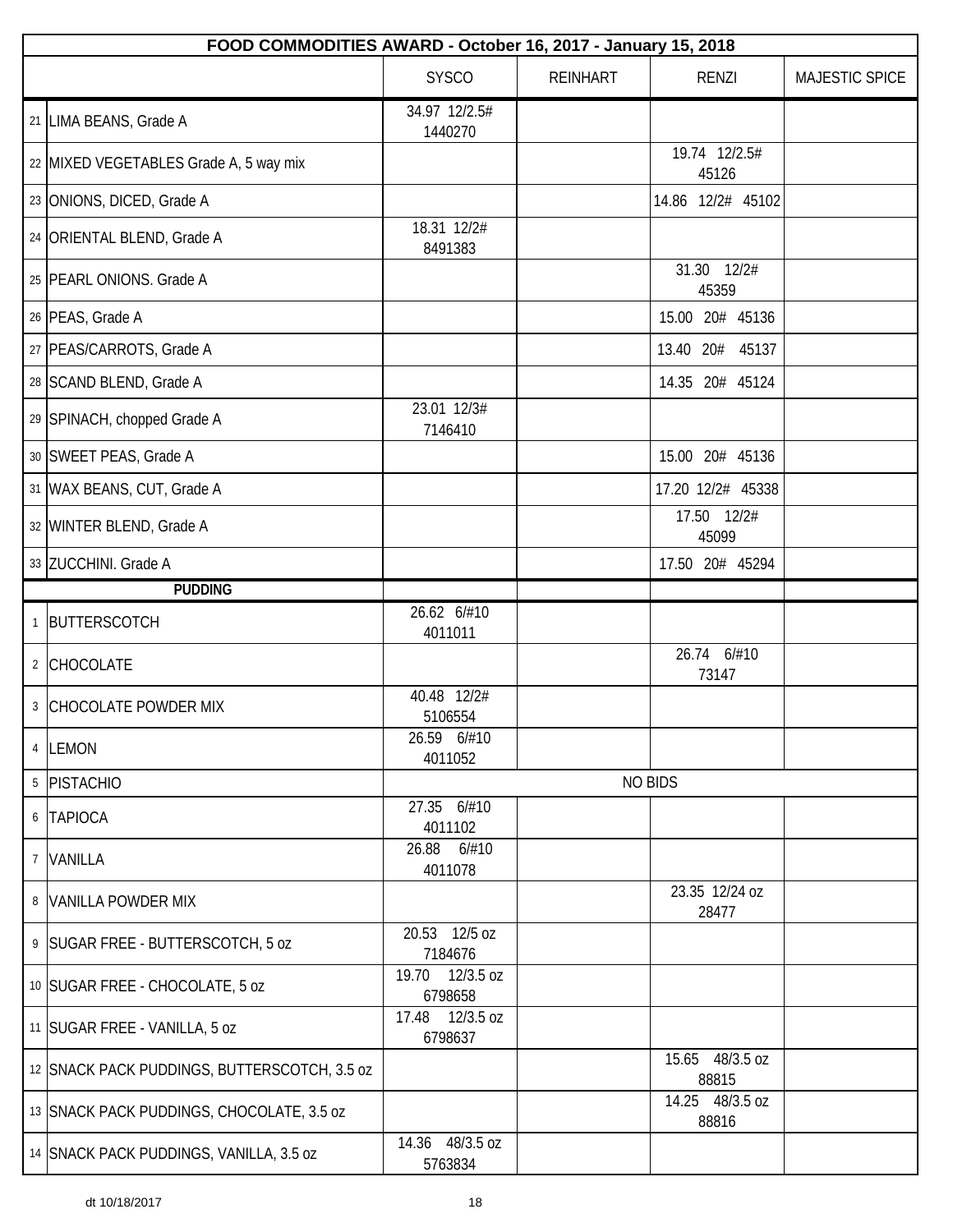| FOOD COMMODITIES AWARD - October 16, 2017 - January 15, 2018 |                           |                     |                                           |                |  |  |  |
|--------------------------------------------------------------|---------------------------|---------------------|-------------------------------------------|----------------|--|--|--|
|                                                              | <b>SYSCO</b>              | <b>REINHART</b>     | <b>RENZI</b>                              | MAJESTIC SPICE |  |  |  |
| 15 SNACK PACK PUDDINGS, DIABETIC, RICE, 4 oz                 | 17.82 48/4 oz<br>2496347  |                     |                                           |                |  |  |  |
| 16 SNACK PACK PUDDINGS, DIABETIC, TAPIOCA, 4 oz              | 21.49 48/4 oz<br>1642362  |                     |                                           |                |  |  |  |
| 17 SNACK PACK PUDDINGS, DIABETIC, VANILLA, 4 oz              | 21.49 48/4 oz<br>2619500  |                     |                                           |                |  |  |  |
| <b>JELLO</b>                                                 |                           |                     |                                           |                |  |  |  |
| 1 REGULAR, 24 oz- asst                                       |                           |                     | 24.65 12/24 oz<br>29212                   |                |  |  |  |
| 2 SUGAR FREE RED, 2.75 oz                                    |                           |                     | 30.00 18/2.75 oz<br>28272                 |                |  |  |  |
| 3   SUGAR FREE CITRUS, 2.75 oz                               |                           |                     | 30.00 18/2.75 oz<br>28273                 |                |  |  |  |
| <b>DAIRY</b>                                                 |                           |                     |                                           |                |  |  |  |
| 1 CHEESE AMER PROCESSED SLICED - Yellow                      |                           |                     | 40.02 4/5# 25039                          |                |  |  |  |
| 2 CHEESE AMER PROCESSED SLICED - White                       |                           |                     | 40.02 4/5# 25038                          |                |  |  |  |
| 3 CHEESE, CHEDDAR - Block                                    | 1.93 lb 10#<br>2825010    |                     |                                           |                |  |  |  |
| 4 CHEESE, EXTRA SHARP - Block                                | 2.26 lb 10#<br>2822312    |                     |                                           |                |  |  |  |
| 5 CHEESE, MEXICAN - Shredded                                 | 45.36 4/5#<br>1829369     |                     |                                           |                |  |  |  |
| 6 CHEESE, MOZZARELLA - Shredded - 20 lb                      |                           | 44.34 4/5# 24836    |                                           |                |  |  |  |
| 7 CHEESE, MOZZARELLA - Shredded - 30 LB                      |                           | 66.42 6/5#<br>G1238 |                                           |                |  |  |  |
| 8 CHEESE, SHARP - Shredded                                   |                           |                     | 46.52 4/5# 25042                          |                |  |  |  |
| 9 CHEESE, SHARP, LOW SODIUM - Shredded                       |                           | <b>NO BIDS</b>      |                                           |                |  |  |  |
| 10 CHEESE, SWISS - Block                                     | 2.24 lb 2/8#<br>2822437   |                     |                                           |                |  |  |  |
| 11 CHEESE, SWISS, LOW SODIUM - Block                         |                           | <b>NO BIDS</b>      |                                           |                |  |  |  |
| 12 COTTAGE CHEESE                                            | 34.16 6/5#<br>7772296     |                     |                                           |                |  |  |  |
| 13 COTTAGE CHEESE, 1%                                        |                           |                     | 4/5# 25109<br>32.55                       |                |  |  |  |
| 14 LIQUID BUTTER                                             |                           |                     | 27.15 3/gal<br>58470                      |                |  |  |  |
| 15 MARGARINE                                                 |                           | 30/# J4226<br>17.03 |                                           |                |  |  |  |
| 16 PARMESAN CHEESE                                           | 51.55<br>4/5#<br>6370571  |                     |                                           |                |  |  |  |
| 17 PIZZA CRUST, rectangular par baked                        | 30.03 16/17 oz<br>2972923 |                     |                                           |                |  |  |  |
| 18 SOUR CREAM                                                |                           | 35.76 6/5#<br>G1372 |                                           |                |  |  |  |
| 19 YOGURT - assorted                                         |                           |                     | 14.40 48/4 oz<br>26086 / 26087 /<br>26088 |                |  |  |  |
| 20 YOGURT, LIGHT - assorted flavors                          |                           |                     | 17.05 48/4 oz<br>26078                    |                |  |  |  |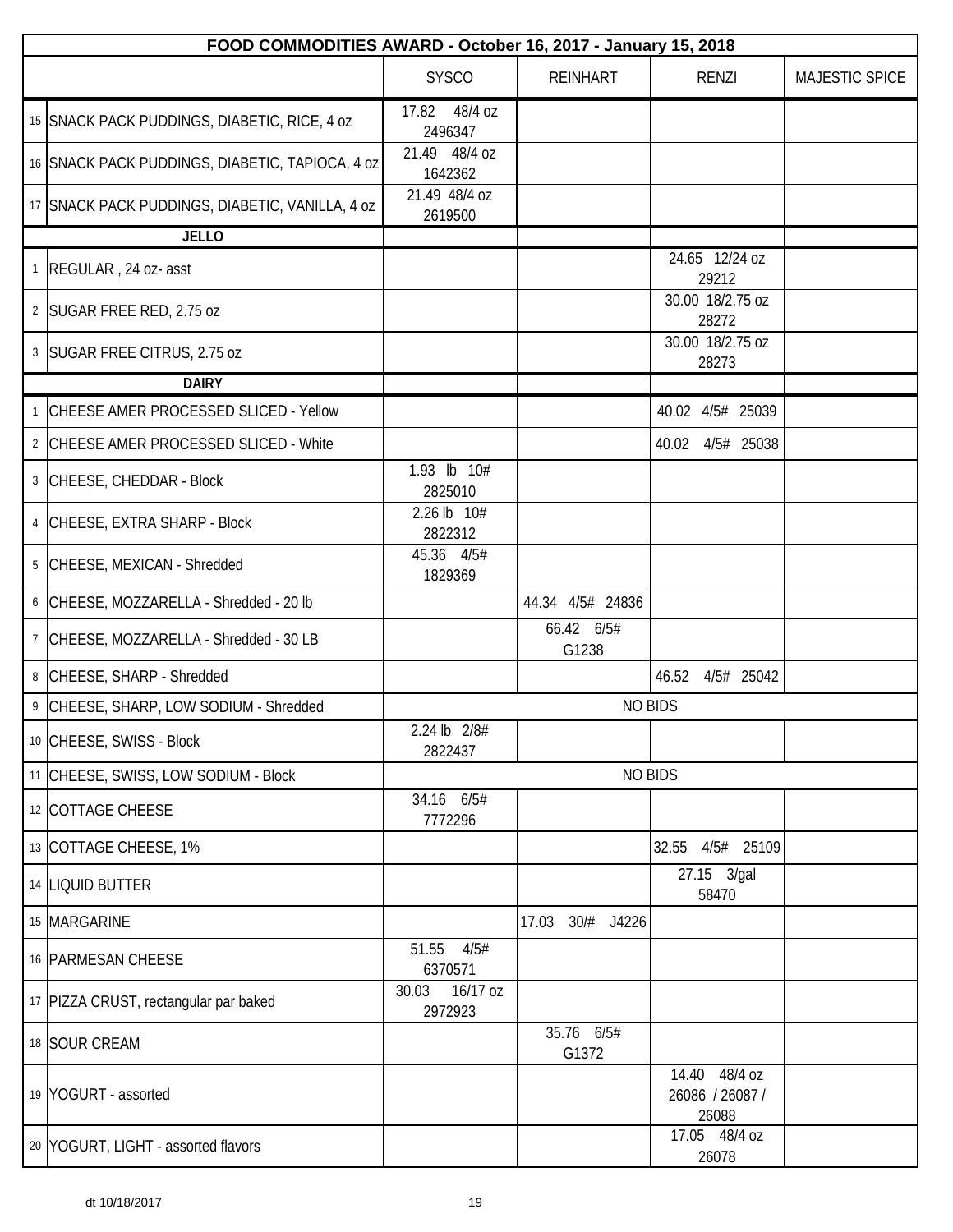|                | FOOD COMMODITIES AWARD - October 16, 2017 - January 15, 2018      |                                 |                 |                                      |                |  |  |  |
|----------------|-------------------------------------------------------------------|---------------------------------|-----------------|--------------------------------------|----------------|--|--|--|
|                |                                                                   | <b>SYSCO</b>                    | <b>REINHART</b> | <b>RENZI</b>                         | MAJESTIC SPICE |  |  |  |
|                | 21 YOGURT, VANILLA, 2-5 lb                                        | 23.19 6/4#<br>6472502           |                 | 13.10 6/32 oz<br>76516               |                |  |  |  |
|                | 22 YOGURT, VANILLA, 4-6 oz                                        |                                 |                 | $12/6$ oz<br>7.50<br>26154           |                |  |  |  |
|                | <b>COOKIES &amp; CRACKERS</b>                                     |                                 |                 |                                      |                |  |  |  |
|                | COOKIES, CHOCOLATE CHIP, frozen ready to bake<br>dough            |                                 |                 | 38.50 320/1 oz<br>39976              |                |  |  |  |
| $\overline{2}$ | COOKIES, OATMEAL, frozen ready to bake dough                      |                                 |                 |                                      |                |  |  |  |
| $\mathbf{3}$   | COOKIES, OATMEAL RAISIN, frozen ready to bake<br>dough            |                                 |                 | 43.21 213/1.5 oz<br>51466            |                |  |  |  |
|                | COOKIES, PEANUT BUTTER, frozen ready to bake<br>dough             |                                 |                 | 36.25 324/1 oz<br>11453              |                |  |  |  |
|                | COOKIES, SUGAR, frozen ready to bake dough                        |                                 |                 | 35.00 320/1 oz<br>39988              |                |  |  |  |
| 6              | COOKIES, WHITE CHIP MACADAMIAN NUT, frozen<br>ready to bake dough | 240/1.33 oz<br>50.06<br>7220684 |                 |                                      |                |  |  |  |
| $7^{\circ}$    | <b>FIG NEWTONS</b>                                                | 46.12 120/2 pk<br>4221461       |                 |                                      |                |  |  |  |
|                | 8   FIG NEWTONS, individual package                               |                                 |                 | 37.82 120/1 oz<br>72024              |                |  |  |  |
| 9              | <b>GRAHAM CRACKERS, individual package</b>                        | 200/2 ct<br>18.09<br>5278718    |                 |                                      |                |  |  |  |
|                | 10   LORNA DOONE COOKIE, individual package                       |                                 |                 | 32.70 120/1 oz 4 ct<br>72022         |                |  |  |  |
|                | 11 SALTINE - KRISPY, individual package                           |                                 |                 | 9.00 500/2 pk<br>73314               |                |  |  |  |
|                | 12 SALTINES UNSALTED TOPS, individual package                     | 13.38<br>300/2 pk<br>4114914    |                 |                                      |                |  |  |  |
|                | 13 SUGAR FREE COOKIE, Chocolate, individual package               |                                 |                 | 28.40 106/.75 oz<br>32509            |                |  |  |  |
|                | 14 SUGAR FREE COOKIE, Lemon, individual package                   |                                 |                 | 28.40 106/.75 oz<br>32510            |                |  |  |  |
| 15             | SUGAR FREE COOKIE, Short Bread, individual<br>package             |                                 |                 | 42.95 120/1 oz<br>83086              |                |  |  |  |
|                | <b>MISC</b>                                                       |                                 |                 |                                      |                |  |  |  |
|                | <sup>1</sup> COFFEE, REGULAR, 2 oz                                |                                 |                 | 42.65 84/2 oz<br>71021               |                |  |  |  |
| $\overline{2}$ | COFFEE, DECAF 2 oz                                                |                                 |                 | 84/2 oz<br>49.65<br>71216            |                |  |  |  |
|                | 3 BLACK PEPPER SHAKER - disposable                                |                                 |                 | 38.75 48/1.5 oz<br>67190             |                |  |  |  |
|                | 4   GLUTEN FREE - BAGELS, asst                                    |                                 |                 | 24.61 24/3.5 oz<br>51171             |                |  |  |  |
| 5              | <b>GLUTEN FREE - BREAD</b>                                        |                                 |                 | 50.15 12/14 oz<br>10377              |                |  |  |  |
| 6              | <b>GLUTEN FREE - CHEX CEREAL</b>                                  |                                 |                 | 29.80 96/1 oz<br>84166               |                |  |  |  |
|                | 7   GLUTEN FREE - FROZEN SHERBERT, asst                           |                                 |                 | 28.15 96/4 oz<br>93577, 93578, 93580 |                |  |  |  |
|                | 8   GLUTEN FREE - MUFFINS, asst                                   |                                 |                 | 39.05 36/3 oz<br>51170               |                |  |  |  |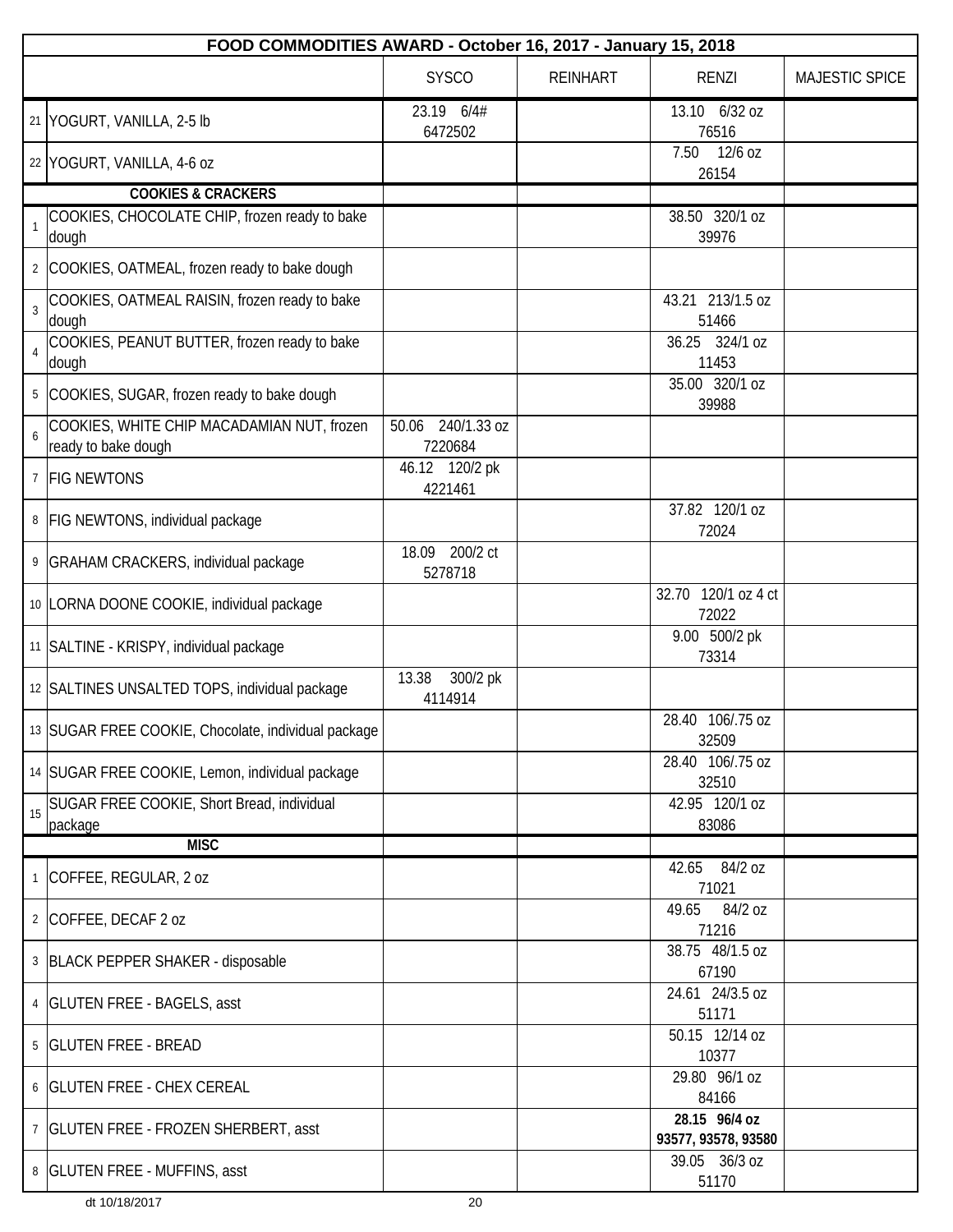|                | FOOD COMMODITIES AWARD - October 16, 2017 - January 15, 2018 |                              |                         |                          |                |  |  |  |
|----------------|--------------------------------------------------------------|------------------------------|-------------------------|--------------------------|----------------|--|--|--|
|                |                                                              | <b>SYSCO</b>                 | <b>REINHART</b>         | RENZI                    | MAJESTIC SPICE |  |  |  |
|                | 9 KOSHER - BREAD                                             | 32.63 10/36 oz<br>2492199    |                         |                          |                |  |  |  |
|                | 10 KOSHER - CHOW MEIN DINNER                                 | <b>NO BIDS</b>               |                         |                          |                |  |  |  |
|                | 11 KOSHER - CHICKEN DINNER                                   |                              | <b>NO BIDS</b>          |                          |                |  |  |  |
|                | 12 KOSHER - CHICKEN LEG DINNER                               |                              | <b>NO BIDS</b>          |                          |                |  |  |  |
|                | 13 KOSHER - COLD CUTS                                        |                              | <b>NO BIDS</b>          |                          |                |  |  |  |
|                | 14 KOSHER - FISH DINNER                                      | 31.94 6/12 oz<br>5735768     |                         |                          |                |  |  |  |
|                | 15 KOSHER - POT ROAST DINNER                                 | 33.48 6/12 oz<br>5735749     |                         |                          |                |  |  |  |
|                | 16 KOSHER - SALISBURY STEAK DINNER                           |                              | <b>NO BIDS</b>          |                          |                |  |  |  |
|                | 17 KOSHER - SLICED CHEESE                                    | 41.58 4/5#<br>3212117        |                         |                          |                |  |  |  |
|                | 18 KOSHER - SPAGHETTI & MEATBALL DINNER                      | 31.92 6/13 oz<br>5574410     |                         |                          |                |  |  |  |
|                | 19 KOSHER - TURKEY DINNER                                    | 31.94 6/12 oz<br>5735756     |                         |                          |                |  |  |  |
|                | 20 READY MADE BISCUITS - 3"                                  |                              |                         | 24.00 100/2 oz<br>36832  |                |  |  |  |
|                | 21   READY MADE BISCUITS - 2"                                | 28.14 120/2.25 oz<br>5622873 |                         |                          |                |  |  |  |
|                | 22 SALT SHAKER - disposable                                  |                              |                         | 9.80 48/4 oz<br>67189    |                |  |  |  |
|                | 23 SPRAY COATING (pan)                                       |                              |                         | 12.59 6/17 oz<br>66422   |                |  |  |  |
|                | 24   TORTILLA CHIPS                                          |                              | 13.04 8/16 oz<br>P6574  |                          |                |  |  |  |
|                | 25   TORTILLA SHELLS                                         |                              |                         | 10.99 200/5.25"<br>60052 |                |  |  |  |
|                | <b>MILK</b>                                                  |                              |                         |                          |                |  |  |  |
|                | 1 WHOLE MILK, gal                                            |                              | 15.43 4/gal J4458       |                          |                |  |  |  |
|                | 2 WHOLE MILK, 1/2 gal                                        | 16.92 9/.5 gal<br>4666727    |                         |                          |                |  |  |  |
|                | 3 WHOLE MILK, 8 oz                                           |                              | 11.42 50/8 oz<br>J9318  |                          |                |  |  |  |
|                | 4 SKIM MILK, 1/2 gal                                         |                              | 14.62 9/.5 gal<br>J4460 |                          |                |  |  |  |
|                | 5 SKIM MILK, 8 oz                                            |                              | 9.03 50/8 oz<br>J9340   |                          |                |  |  |  |
|                | 6 2% MILK, 8 oz                                              |                              | 10.55 50/8 oz<br>J9320  |                          |                |  |  |  |
| 7 <sup>1</sup> | 1% MILK, 1/2 gal                                             |                              | 4/gal J4410<br>11.79    |                          |                |  |  |  |
| 8 <sup>1</sup> | 1% MILK, 8 oz                                                |                              | 9.39 50/8 oz<br>J9338   |                          |                |  |  |  |
|                | 9 CHOCOLATE MILK - 1%, 8 oz                                  |                              | 9.13 50/8 oz<br>J9322   |                          |                |  |  |  |
|                | 10 LACTATE FAT FREE, 8 oz                                    |                              | 10.84 20/8 oz<br>91128  |                          |                |  |  |  |